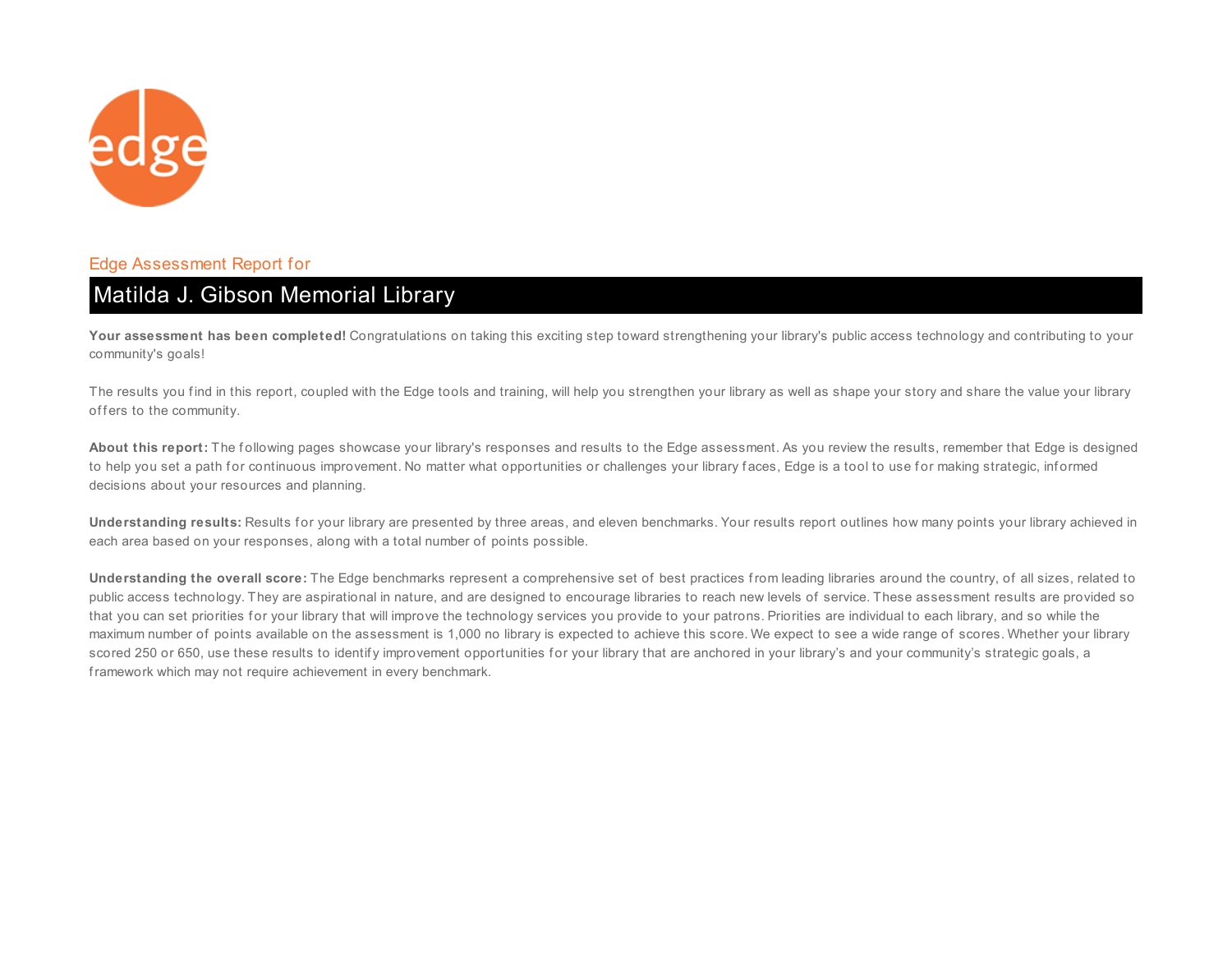#### **Results for Matilda J. Gibson Memorial Library**

| Strategic Area                   | Benchmark                          | Current<br>Dec 2018                                                                |
|----------------------------------|------------------------------------|------------------------------------------------------------------------------------|
|                                  | 1. Digital literacy                | 35/75                                                                              |
|                                  | 2. Digital tools and resources     | 70/105                                                                             |
| <b>Community Value</b>           | 3. Meeting key community needs     | 35/130                                                                             |
|                                  | Total                              | 140/310                                                                            |
|                                  |                                    |                                                                                    |
|                                  | 4. Strategy and evaluation         | 70/155                                                                             |
|                                  | 5. Strategic partnerships          | 25/75<br>30/65<br>125/295<br>20/50<br>75/80<br>70/135<br>20/90<br>10/40<br>195/395 |
| <b>Engaging the Community</b>    | 6. Sharing best practices<br>Total |                                                                                    |
|                                  |                                    |                                                                                    |
|                                  |                                    |                                                                                    |
|                                  | 7. Planning and policies           |                                                                                    |
|                                  | 8. Staff expertise                 |                                                                                    |
|                                  | 9. Devices and bandwidth           |                                                                                    |
| <b>Organizational Management</b> | 10. Technology management          |                                                                                    |
|                                  | 11. Technology inclusiveness       |                                                                                    |
|                                  | Total                              |                                                                                    |

Level 1 attributes are considered foundational for all library types. These resources, activities, or programs are generally simple and low cost to implement.

Level 2 attributes are generally applicable in most library communities, though a community needs assessment may reveal that some of these resources and services may not create as much value to the community as others.

Level 3 attributes are generally more costly or difficult to implement but are at the forefront of innovative activities, resources, and services that will help put the library at the center of digital inclusion in the community.

## *Your Library Achieved*

|                    | Current<br>Dec 2018 |
|--------------------|---------------------|
| Level 1 Attributes | 37%                 |
| Level 2 Attributes | 23%                 |
| Level 3 Attributes | 10%                 |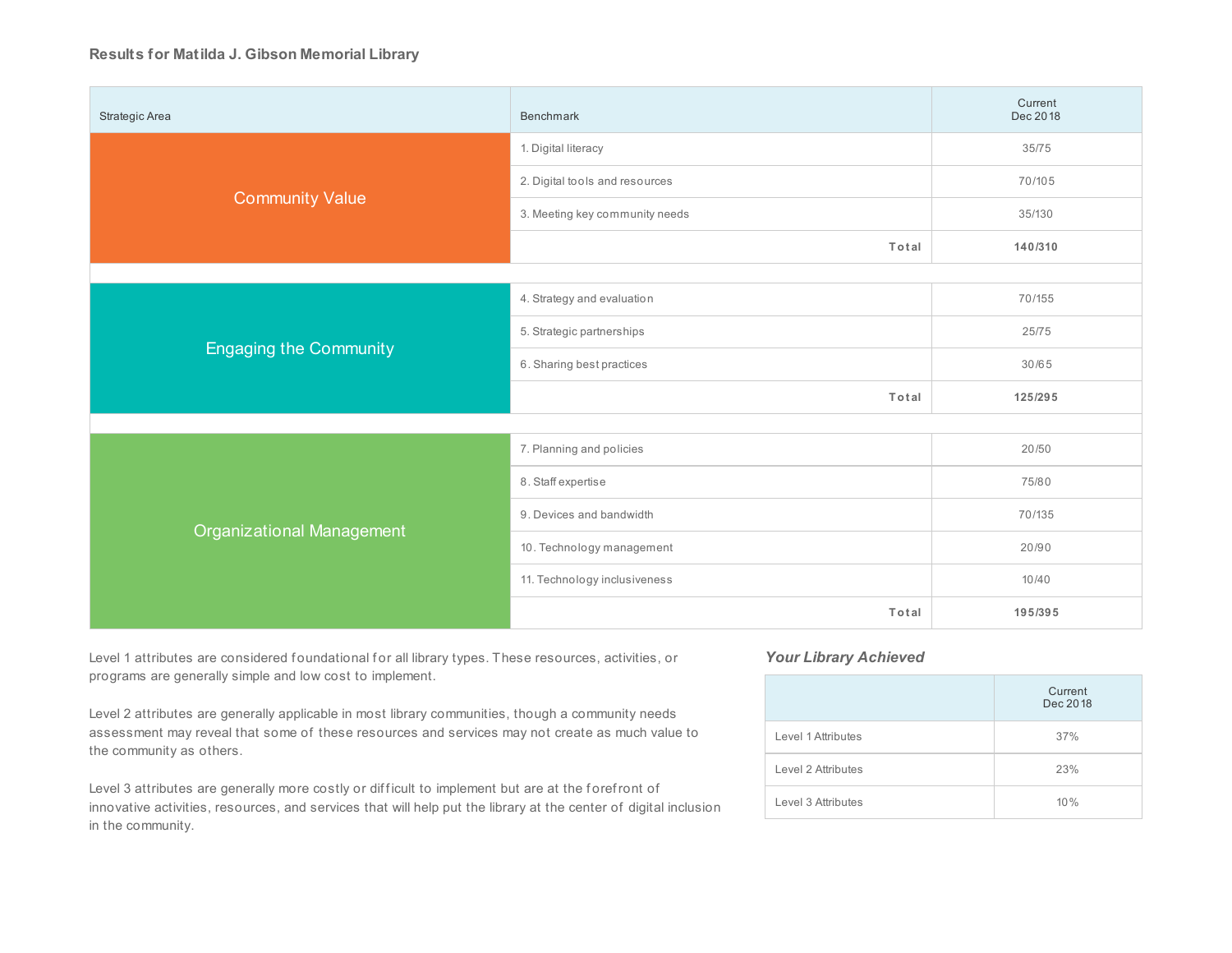Libraries provide assistance and training with the goal of increasing the level of digital literacy in the community

**1.1**

The library has curricula for and provides regularly scheduled digital literacy training.

|         |                                                                                                                                                        | <b>Current</b><br>Dec 2018                 |                 |
|---------|--------------------------------------------------------------------------------------------------------------------------------------------------------|--------------------------------------------|-----------------|
| Level   | Attribute                                                                                                                                              | <b>Library response</b>                    | Points achieved |
|         | Curricula and in-person classes are available in at least one library<br>location in the following topics:<br>Basic computer skills                    | No, would like to but cannot at this time  |                 |
|         | Office productivity software                                                                                                                           | No, would like to but cannot at this time  | 0/15            |
|         | Internet searching                                                                                                                                     | No, would like to but cannot at this time  |                 |
| $1 - 3$ | Privacy and security                                                                                                                                   | No, would like to but cannot at this time  |                 |
|         | Library resources                                                                                                                                      | No, would like to but cannot at this time  |                 |
|         | Social media                                                                                                                                           | No, would like to but cannot at this time  |                 |
|         | Multi-media (e.g, photo, video, audio)                                                                                                                 | No, would like to but cannot at this time  |                 |
| 2       | In-person training classes are available for patron-owned devices<br>(e.g., eReaders, iPods, tablets, smartphones) in at least one library<br>location | Yes                                        | 5/5             |
| 3       | In-person technology classes are available in languages other than<br>English in at least one library location                                         | No, we have no plans to do so at this time | 0/5             |
|         |                                                                                                                                                        | Total                                      | 5/25            |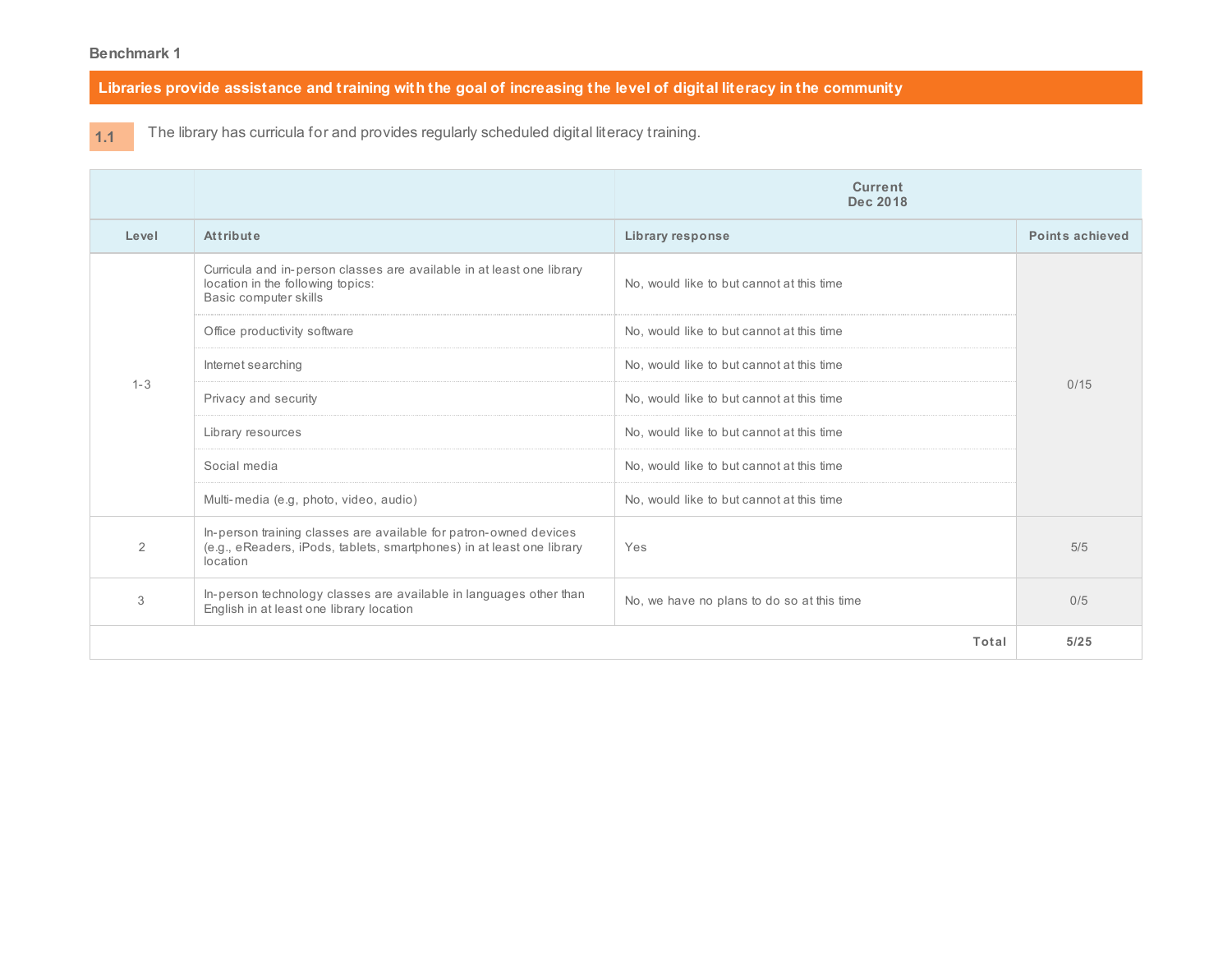|                |                                                                                                                                                                        | <b>Current</b><br>Dec 2018                 |                 |
|----------------|------------------------------------------------------------------------------------------------------------------------------------------------------------------------|--------------------------------------------|-----------------|
| Level          | <b>Attribute</b>                                                                                                                                                       | Library response                           | Points achieved |
|                | One-on-one technology help for patrons is available on-demand for at<br>least 10 minute sessions at all library locations                                              | Yes                                        | 20/20           |
| $\overline{2}$ | One-on-one technology help is available for patrons on-demand or by<br>appointment for at least 30 minute sessions at all library locations                            | No, we have no plans to do so at this time | 0/15            |
|                | One-on-one help is available on-demand or by appointment for<br>patron-owned devices (e.g., eReaders, tablets, iPods, smartphones) in<br>at least one library location | Yes                                        | 10/10           |
| 3              | One-on-one help is available in languages other than English in at<br>least one library location                                                                       | No, we have no plans to do so at this time | 0/5             |
|                |                                                                                                                                                                        | Total                                      | 30/50           |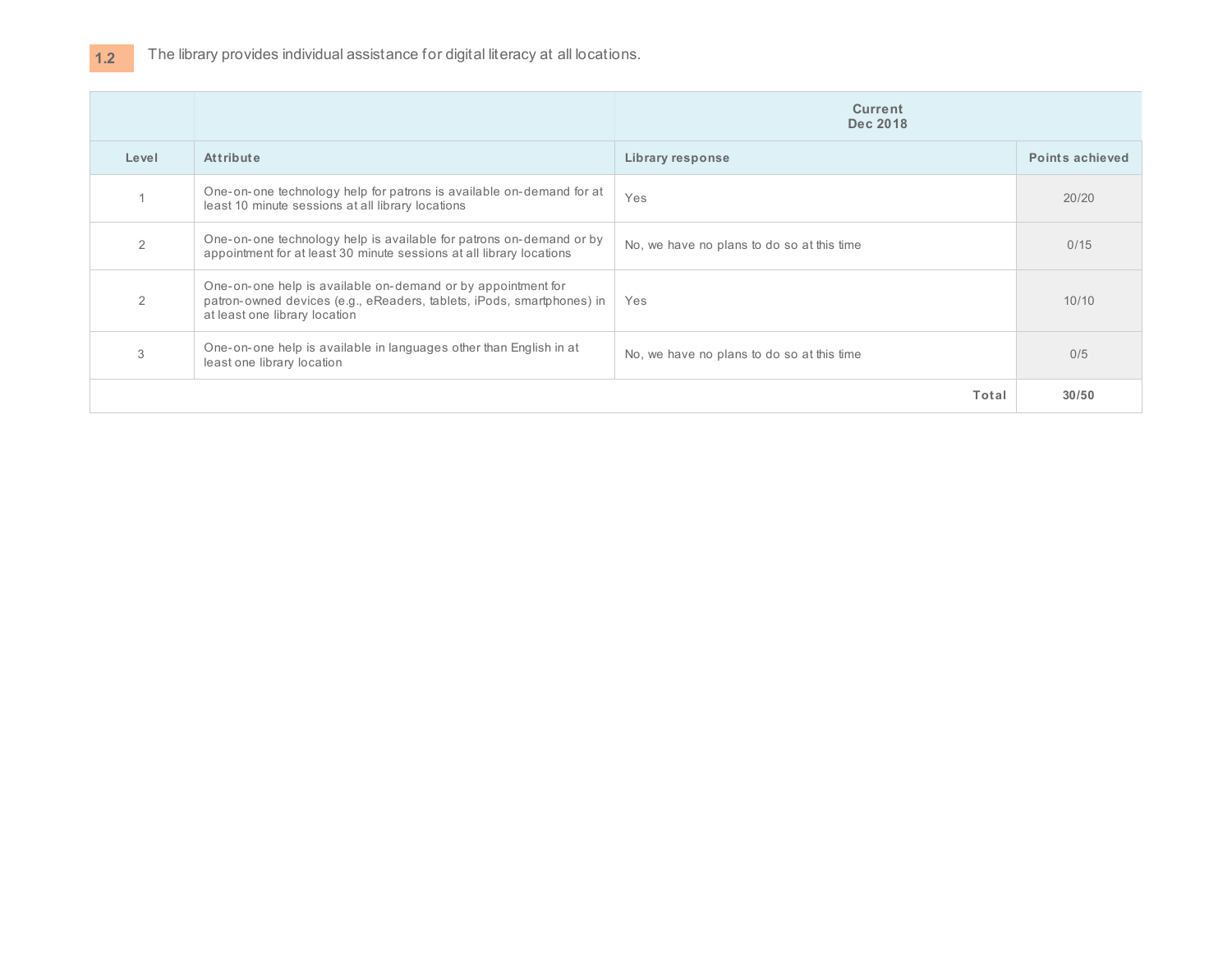Libraries provide access to relevant digital content and enable community members to create their own digital content

**2.1**

The library supports the creation of digital content on public access computers.

|       |                                                                                                                                                                                                | <b>Current</b><br>Dec 2018                 |                 |
|-------|------------------------------------------------------------------------------------------------------------------------------------------------------------------------------------------------|--------------------------------------------|-----------------|
| Level | Attribute                                                                                                                                                                                      | Library response                           | Points achieved |
|       | Patrons have the ability to retrieve data from and store data to portable<br>devices (e.g., thumb drives, external hard drives, PDAs) while using<br>public computers at all library locations | Yes                                        | 10/10           |
|       | Office productivity software (e.g., word processing, spreadsheets,<br>presentations) available at all library locations                                                                        | Yes                                        | 10/10           |
| 2     | Photo editing software (e.g., Photoshop, GIMP) is available in at least<br>50% of library locations                                                                                            | Yes                                        | 10/10           |
| 3     | Video/audio recording and editing software is available in at least one<br>library location                                                                                                    | Yes                                        | 5/5             |
| 3     | Web development software (e.g. Dreamweaver, CoffeeCup) is<br>available in at least one library location                                                                                        | No, we have no plans to do so at this time | 0/5             |
|       |                                                                                                                                                                                                | Total                                      | 35/40           |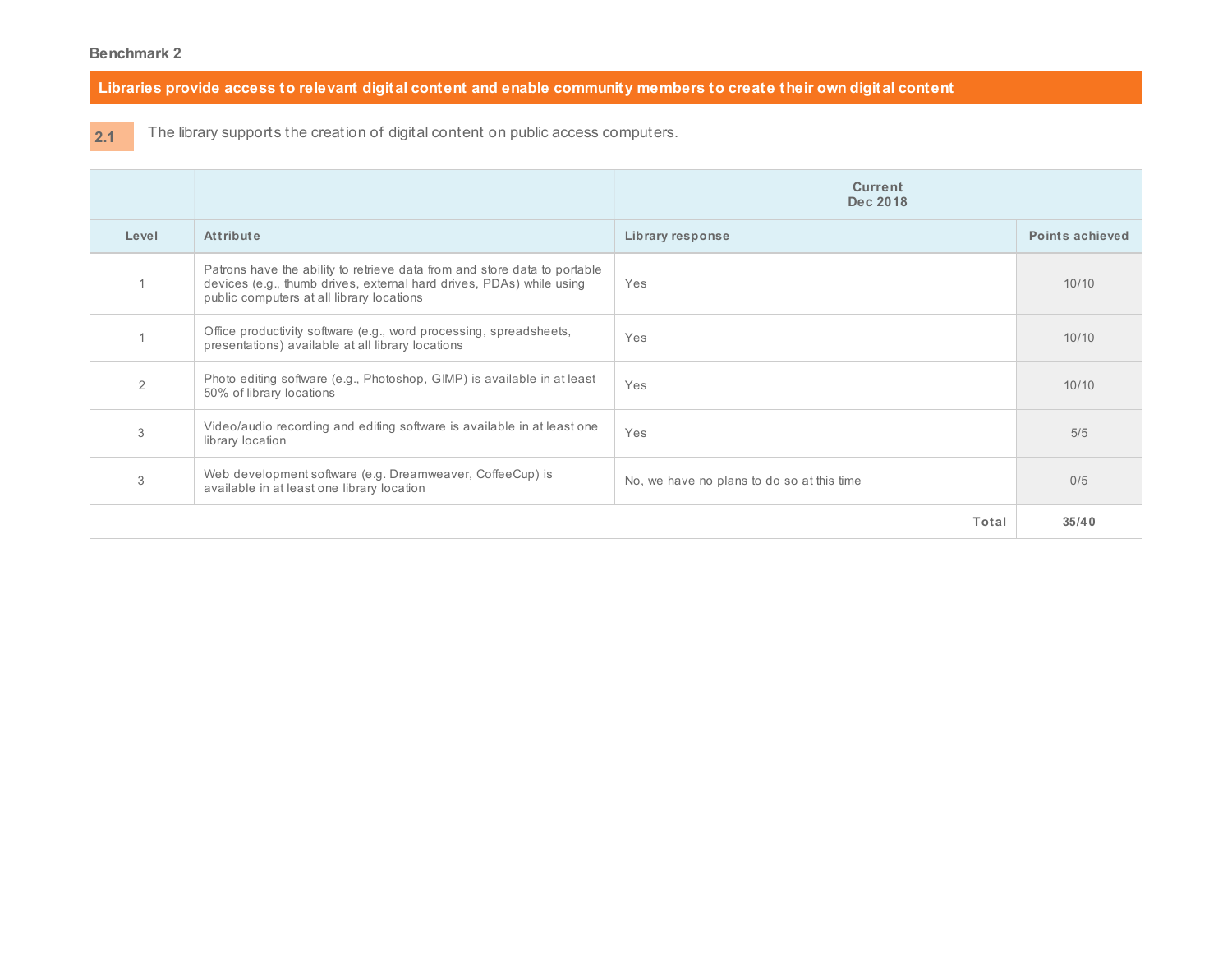|                |                                                                                                                                 | <b>Current</b><br>Dec 2018                 |                        |
|----------------|---------------------------------------------------------------------------------------------------------------------------------|--------------------------------------------|------------------------|
| Level          | <b>Attribute</b>                                                                                                                | Library response                           | <b>Points achieved</b> |
|                | Website links are checked and content is updated at least monthly                                                               | No, we have no plans to do so at this time | 0/10                   |
| $\overline{2}$ | Library website analytics (number of website visitors, traffic types,<br>popular pages) are reviewed at least quarterly         | Yes                                        | 10/10                  |
| $\overline{2}$ | Subscription content (e.g., Ebsco databases, Freegal, Learning<br>Express, Lynda) usage reports are reviewed at least quarterly | Yes                                        | 5/5                    |
| 3              | A content inventory of the library's website is performed at least<br>annually                                                  | No, we have no plans to do so at this time | 0/5                    |
|                |                                                                                                                                 | Total                                      | 15/30                  |

#### **2.3** The library provides access to information resources through its website.

|       |                                                                                                                                                                                           | <b>Current</b><br>Dec 2018                 |                 |
|-------|-------------------------------------------------------------------------------------------------------------------------------------------------------------------------------------------|--------------------------------------------|-----------------|
| Level | Attribute                                                                                                                                                                                 | Library response                           | Points achieved |
|       | eBooks can be downloaded through the library's website                                                                                                                                    | Yes                                        | 10/10           |
|       | Audio books can be downloaded through the library's website                                                                                                                               | Yes                                        | 10/10           |
| 2     | The library selects and organizes online resources to help patrons<br>learn digital literacy skills (e.g., how-to-guides and videos, tutorials,<br>practice activities)                   | No, we have no plans to do so at this time | 0/5             |
| 2     | The library offers access to online interactive language learning tools<br>through its website (e.g. Mango, Livemocha) and/or language learning<br>software (e.g. Rosetta Stone, Auralog) | No, we have no plans to do so at this time | 0/5             |
| 3     | The library provides real-time reference services (through short<br>message services, instant messaging, Skype, Twitter, texting, or other<br>interactive applications)                   | No, but plan to do so in the next year     | 0/5             |
|       |                                                                                                                                                                                           | Total                                      | 20/35           |

**2.2**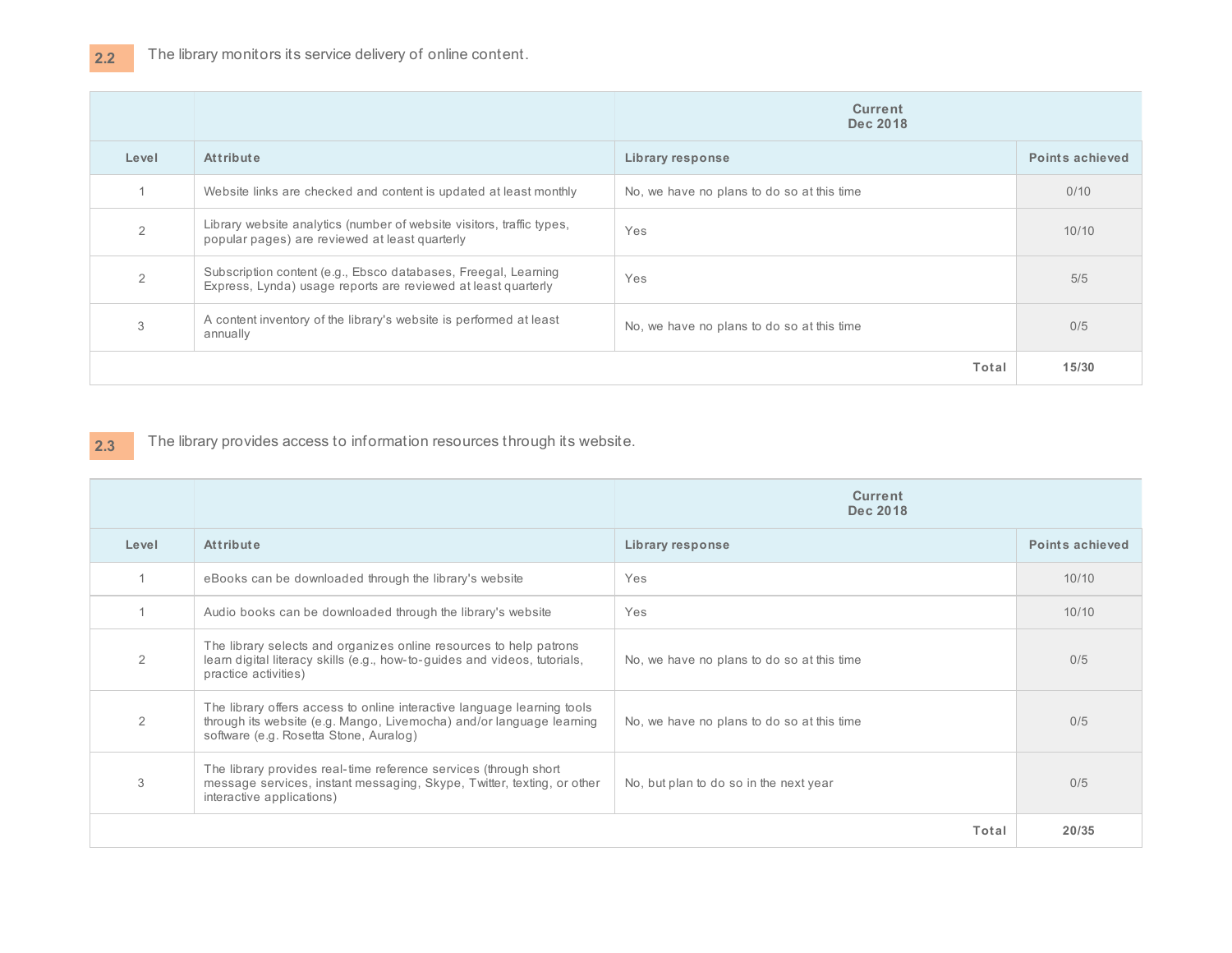Libraries provide technology resources to help patrons meet important needs related to personal goals and community priorities

**3.1** The library supports use of public technology for workforce development and entrepreneurship.

|       |                                                                                                                                                                              | <b>Current</b><br>Dec 2018                 |                 |
|-------|------------------------------------------------------------------------------------------------------------------------------------------------------------------------------|--------------------------------------------|-----------------|
| Level | Attribute                                                                                                                                                                    | Library response                           | Points achieved |
|       | The library selects and organizes online resources for job seeking,<br>employment skill-building, or professional certification                                              | No, we have no plans to do so at this time | 0/10            |
|       | The library selects and organizes online resources for small business<br>development                                                                                         | No, we have no plans to do so at this time | 0/10            |
|       | The library offers access to online career testing preparation tools<br>through its website and/or through career testing software                                           | No, we have no plans to do so at this time | 0/5             |
| 3     | A library-organized or -hosted class for patrons on using online job-<br>seeking, career development, and small business development<br>resources is held at least quarterly | No, we have no plans to do so at this time | 0/5             |
|       |                                                                                                                                                                              | Total                                      | 0/30            |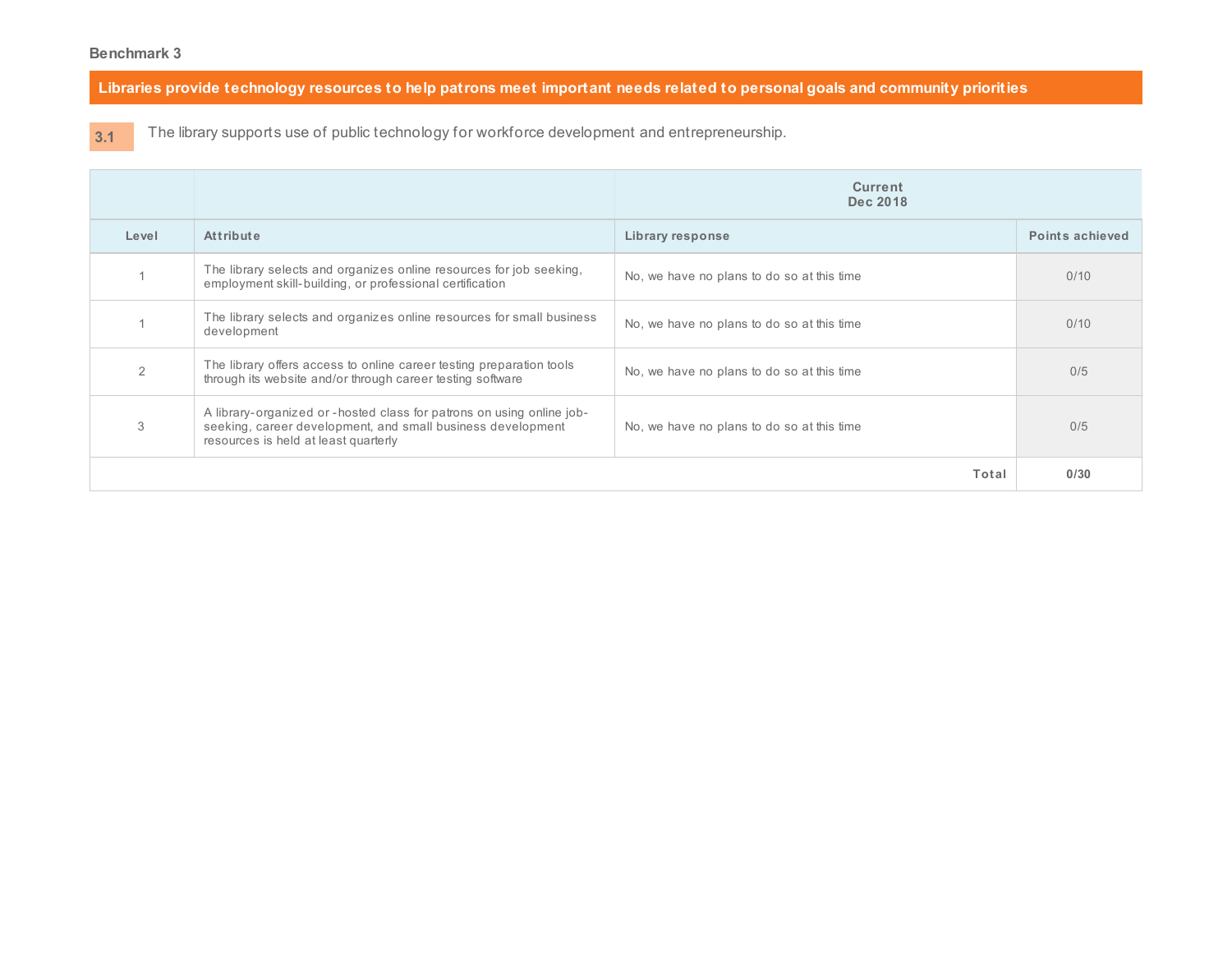|       |                                                                                                                                      | <b>Current</b><br>Dec 2018                 |                 |
|-------|--------------------------------------------------------------------------------------------------------------------------------------|--------------------------------------------|-----------------|
| Level | Attribute                                                                                                                            | Library response                           | Points achieved |
|       | The library selects and organizes online links to local, state, and<br>federal eGovernment resources                                 | Yes                                        | 10/10           |
|       | The library selects and organizes online guides and instructions for<br>identifying, finding, and using online eGovernment resources | No, we have no plans to do so at this time | 0/10            |
|       | The library offers access to electronic legal and law-related research<br>information and services through its website               | No, we have no plans to do so at this time | 0/5             |
| 3     | A library-organized or -hosted class for patrons on navigating online<br>government resources is held at least quarterly             | No, we have no plans to do so at this time | 0/5             |
|       |                                                                                                                                      | Total                                      | 10/30           |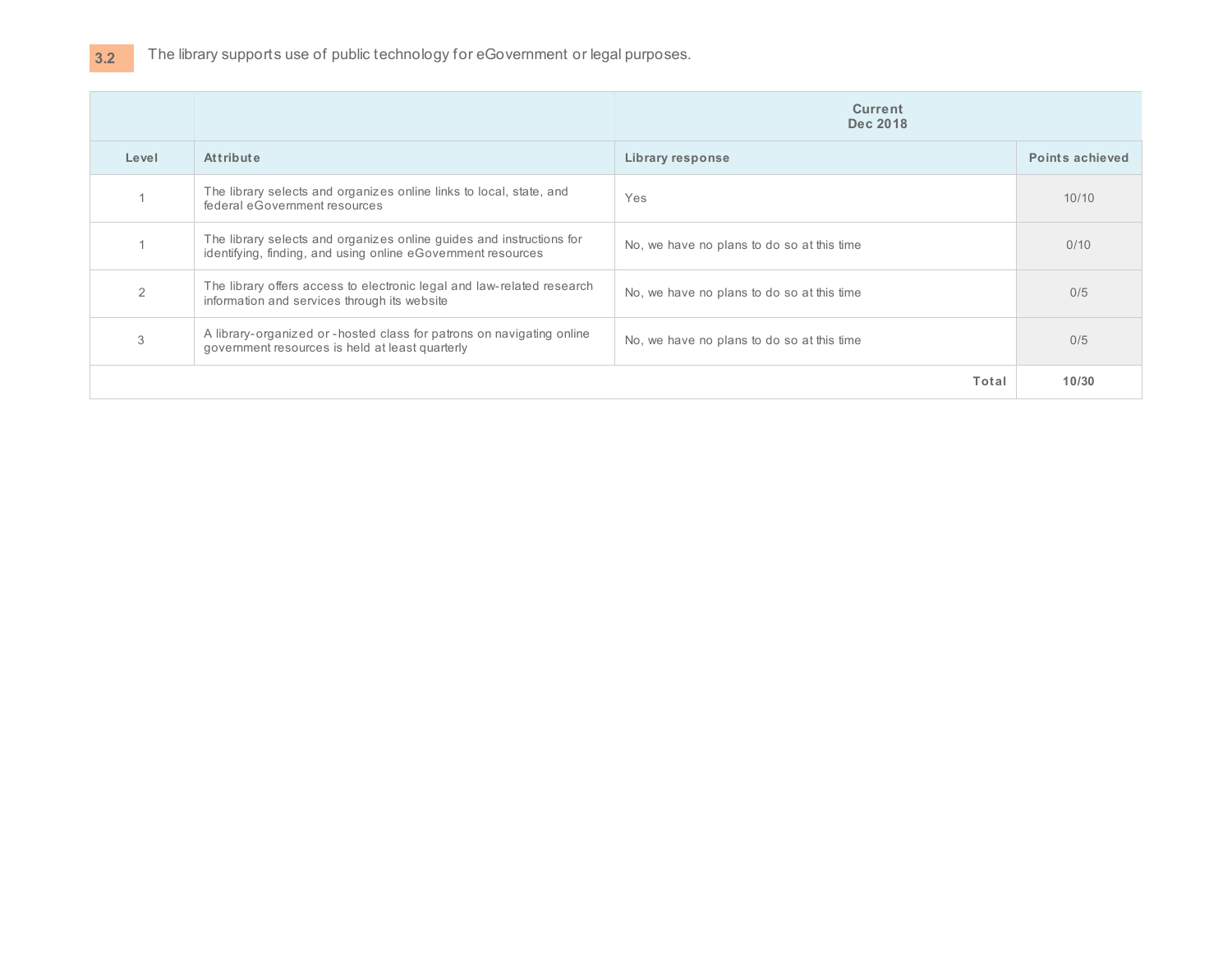|                |                                                                                                                                                           | <b>Current</b><br>Dec 2018                 |                 |
|----------------|-----------------------------------------------------------------------------------------------------------------------------------------------------------|--------------------------------------------|-----------------|
| Level          | Attribute                                                                                                                                                 | Library response                           | Points achieved |
|                | Early literacy games, web-based read-along programs, and/or<br>electronic toys or tablets are available at the library and through the<br>library website | Yes                                        | 10/10           |
|                | The library selects, organizes, and maintains online resources related<br>to homework help, research, and information literacy for students               | No, we have no plans to do so at this time | 0/10            |
| $\overline{2}$ | The library selects, organizes, and maintains online resources about<br>college selection and financial aid                                               | No, we have no plans to do so at this time | 0/5             |
| $\overline{2}$ | The library offers access to education testing preparation (e.g., SAT,<br>GRE, GMAT, TOEFL) through its website and/or educational testing<br>software    | No, we have no plans to do so at this time | 0/5             |
| 3              | The library provides proctoring of exams for online learners                                                                                              | Yes                                        | 5/5             |
| 3              | A library-organized or -hosted class for patrons on using or navigating<br>educational resources is held at least quarterly                               | No, we have no plans to do so at this time | 0/5             |
|                |                                                                                                                                                           | Total                                      | 15/40           |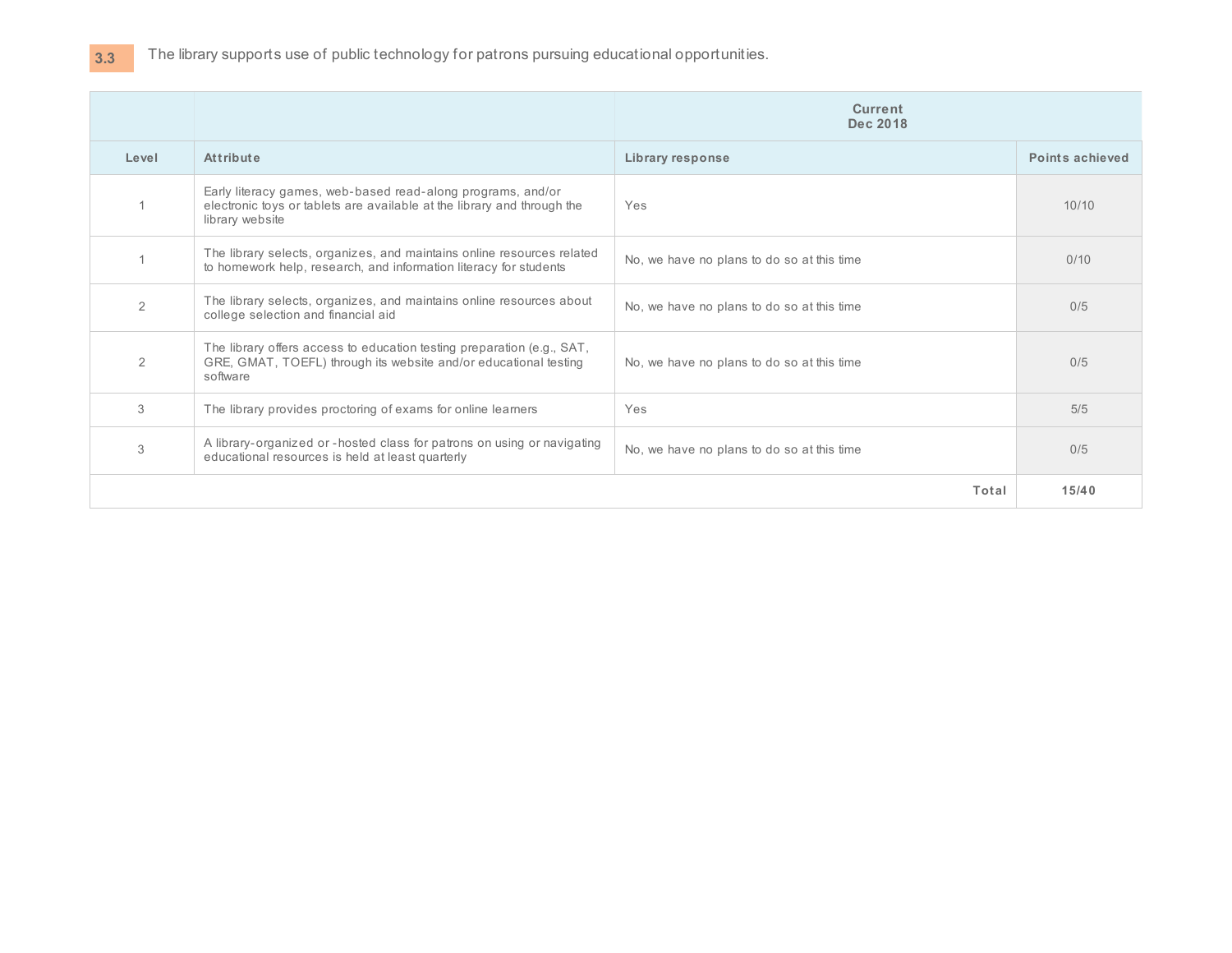## **3.4** The library supports use of public technology for health and wellness purposes.

|       |                                                                                                                                                          | <b>Current</b><br>Dec 2018                 |                 |
|-------|----------------------------------------------------------------------------------------------------------------------------------------------------------|--------------------------------------------|-----------------|
| Level | <b>Attribute</b>                                                                                                                                         | Library response                           | Points achieved |
| 2     | The library selects and organizes online resources for learning about<br>medical conditions, procedures, prescription drugs, and healthcare<br>providers | No, we have no plans to do so at this time | 0/10            |
| 2     | The library offers access to medical databases through its website                                                                                       | Yes                                        | 10/10           |
|       | The library is a designated community access point for health and<br>human services information assistance (211 service)                                 | No, we have no plans to do so at this time | 0/5             |
| 3     | A library-organized or -hosted class for patrons on using or navigating<br>health and wellness resources is held at least quarterly                      | No, we have no plans to do so at this time | 0/5             |
|       |                                                                                                                                                          | Total                                      | 10/30           |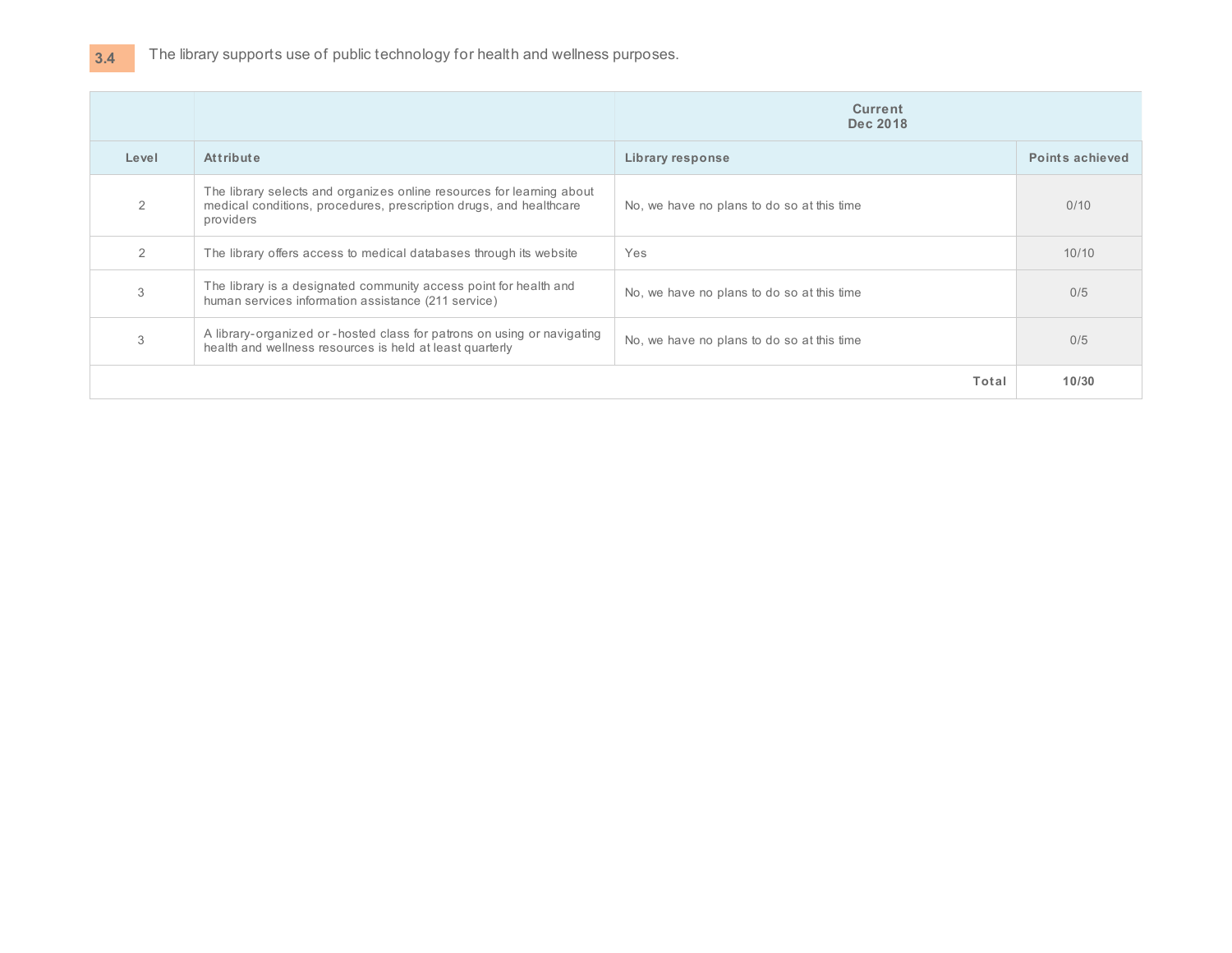**Libraries make strategic decisions based on community priorities for digital inclusion and innovation**

**4.1**

The library has leaders who maintain on-going relationships with community leaders.

|                |                                                                                                                                                                                                               | <b>Current</b><br>Dec 2018                 |                 |
|----------------|---------------------------------------------------------------------------------------------------------------------------------------------------------------------------------------------------------------|--------------------------------------------|-----------------|
| Level          | Attribute                                                                                                                                                                                                     | Library response                           | Points achieved |
| $\mathbf{1}$   | Library leaders attend regular meetings of local elected governing<br>bodies (e.g., city council, county boards of supervisors, town council)<br>that exist within their legal service area at least annually | Yes                                        | 10/10           |
|                | A list of local media contacts is maintained and updated at least<br>annually                                                                                                                                 | Yes                                        | 5/5             |
| $\overline{2}$ | Outreach to local media is conducted at least quarterly through one-<br>on-one meetings, press releases, op-eds, or media events at the<br>library                                                            | Yes                                        | 5/5             |
| $\overline{2}$ | A presentation about library technology is made to a community group<br>at least annually (e.g., Kiwanis, Chamber of Commerce)                                                                                | Yes                                        | 5/5             |
| $\overline{2}$ | At least one leader from a community-based organization serves on a<br>library committee or governing board                                                                                                   | Yes                                        | 5/5             |
| 3              | At least one library representative sits on a key community board (e.g.,<br>community planning)                                                                                                               | Yes                                        | 5/5             |
| 3              | The library places information about library technology and/or digital<br>inclusion in local media outlets at least quarterly (e.g., news or feature<br>story, blog post, radio or TV interview)              | Yes                                        | 5/5             |
| 3              | The library maintains its own or participates in an ongoing community<br>advisory body whose responsibilities include helping to develop<br>community digital inclusion and technology plans                  | No, we have no plans to do so at this time | 0/5             |
|                |                                                                                                                                                                                                               | Total                                      | 40/45           |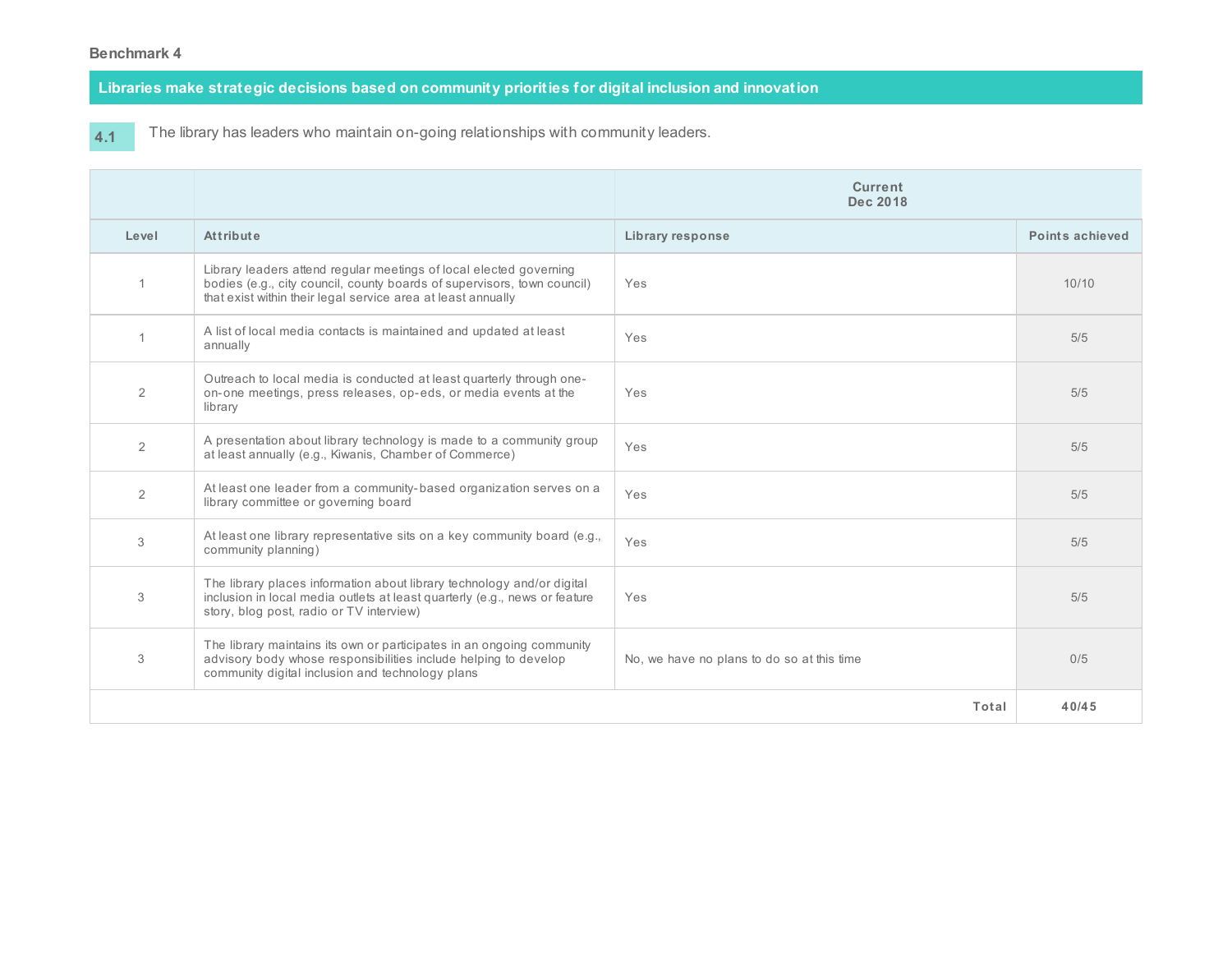|         |                                                                                                                                                                   | <b>Current</b><br>Dec 2018                 |                 |
|---------|-------------------------------------------------------------------------------------------------------------------------------------------------------------------|--------------------------------------------|-----------------|
| Level   | Attribute                                                                                                                                                         | Library response                           | Points achieved |
|         | An analysis of the social and economic conditions of the community is<br>conducted as part of information gathering for strategic planning and<br>decision making | Yes                                        | 10/10           |
| $2 - 3$ | Questions about community technology are included in a library-<br>sponsored needs assessment survey                                                              | No, we have no plans to do so at this time | 0/10            |
|         | Community technology-related questions are included in a local<br>government survey                                                                               | No, we have no plans to do so at this time |                 |
| $2 - 3$ | The library conducts community-representative focus groups on the<br>community's technology needs                                                                 | No, we have no plans to do so at this time | 0/10            |
|         | The library holds advertised forums on the community's technology<br>needs                                                                                        | No, we have no plans to do so at this time |                 |
| 3       | The library conducts a community needs assessment for technology<br>resources in languages other than English                                                     | No, we have no plans to do so at this time | 0/5             |
| 3       | The library conducts a community needs assessment for technology<br>resources for people with disabilities                                                        | No, we have no plans to do so at this time | 0/5             |
|         |                                                                                                                                                                   | Total                                      | 10/40           |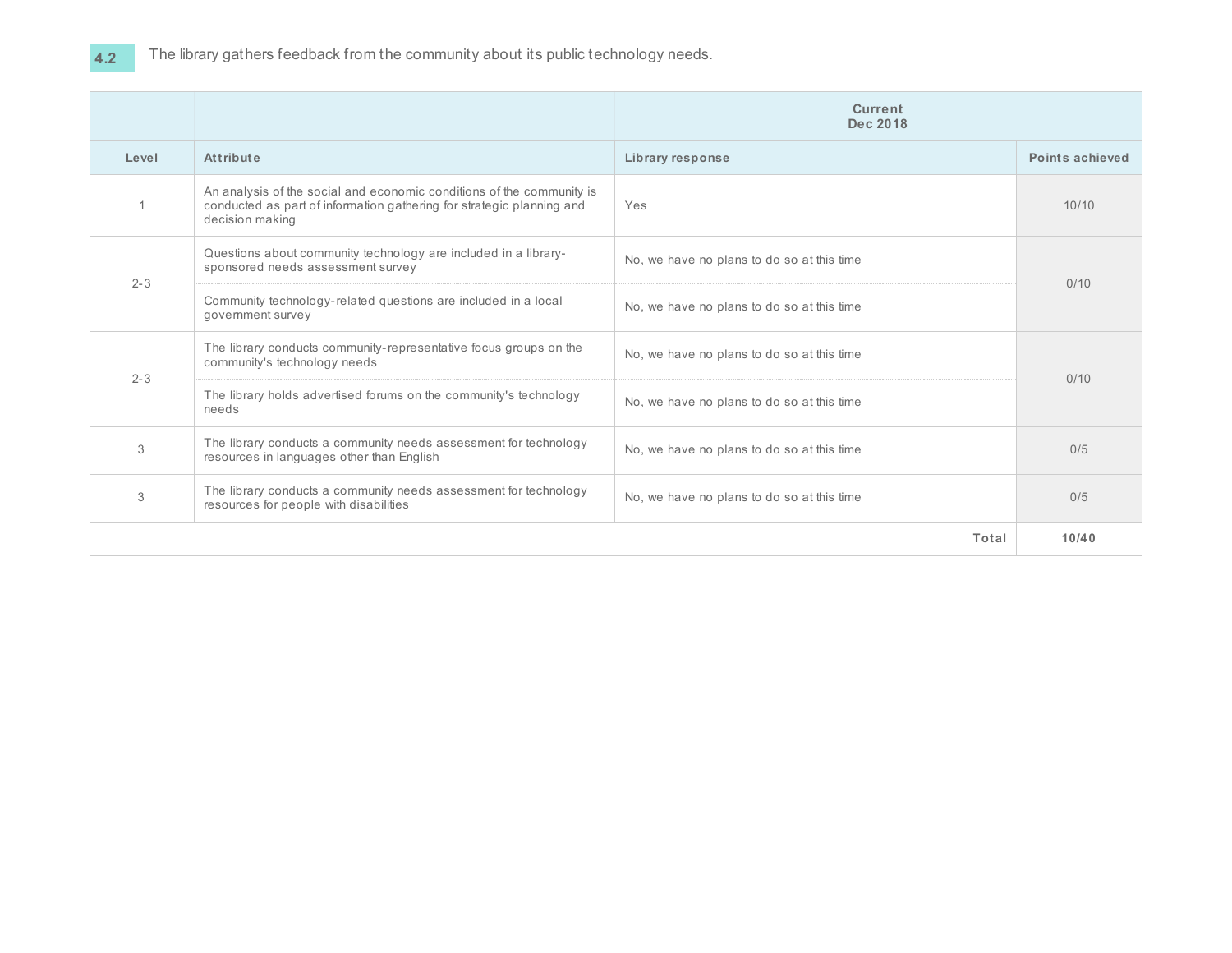|         |                                                                                                                                           | <b>Current</b><br>Dec 2018                 |                 |
|---------|-------------------------------------------------------------------------------------------------------------------------------------------|--------------------------------------------|-----------------|
| Level   | <b>Attribute</b>                                                                                                                          | Library response                           | Points achieved |
|         | The library surveys patrons annually about public technology use and<br>outcomes in the following purpose areas:<br>Workforce development | No, we have no plans to do so at this time | 0/20            |
| $1 - 3$ | eGovernment                                                                                                                               | No, we have no plans to do so at this time |                 |
|         | Education                                                                                                                                 | No, we have no plans to do so at this time |                 |
|         | Health & wellness                                                                                                                         | No, we have no plans to do so at this time |                 |
| Total   |                                                                                                                                           |                                            | 0/20            |

#### **4.4** The library evaluates its technology programs and services.

|       |                                                                                      | <b>Current</b><br>Dec 2018                 |                        |
|-------|--------------------------------------------------------------------------------------|--------------------------------------------|------------------------|
| Level | Attribute                                                                            | Library response                           | <b>Points achieved</b> |
|       | The effectiveness of digital literacy programs and services is<br>evaluated annually | No, we have no plans to do so at this time | 0/10                   |
|       | Web analytics are used to evaluate the use of online library resources<br>annually   | Yes                                        | 5/5                    |
| 3     | The effectiveness of outreach activities is evaluated annually                       | No, we have no plans to do so at this time | 0/5                    |
| 3     | The effectiveness of partnerships is evaluated biennially                            | No, we have no plans to do so at this time | 0/5                    |
|       |                                                                                      | Total                                      | 5/25                   |

**4.3**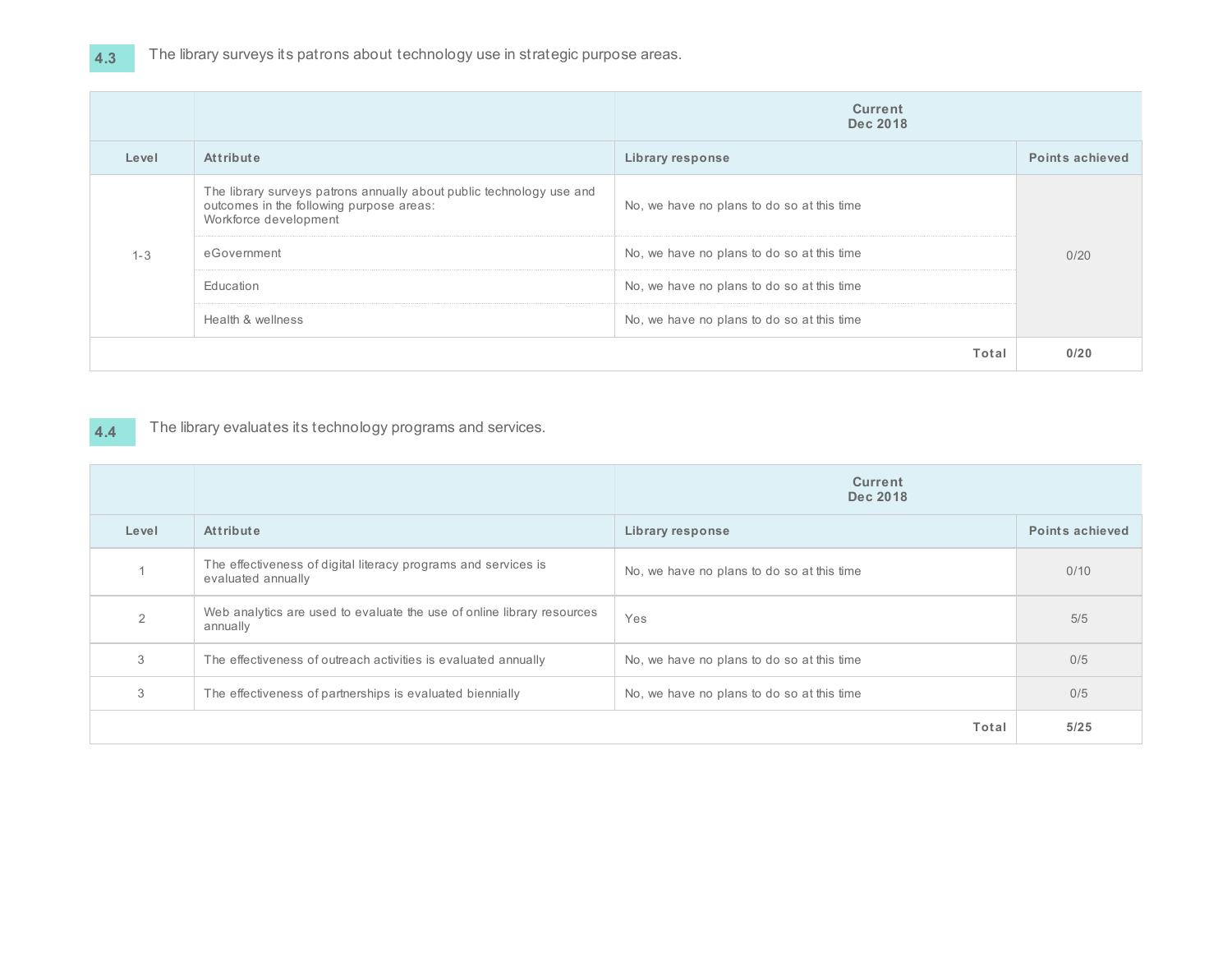|       |                                                                                         | <b>Current</b><br>Dec 2018                 |                 |
|-------|-----------------------------------------------------------------------------------------|--------------------------------------------|-----------------|
| Level | <b>Attribute</b>                                                                        | Library response                           | Points achieved |
|       | Digital inclusion and technology innovation goals are included in the<br>strategic plan | Yes                                        | 10/10           |
|       | Technology-related goals in the strategic plan are reviewed and<br>updated annually     | No, we have no plans to do so at this time | 0/5             |
| 3     | Staffing plans reflect community needs related to digital inclusion                     | Yes                                        | 5/5             |
| 3     | Technology resources and services are aligned with community needs                      | No, we have no plans to do so at this time | 0/5             |
|       |                                                                                         | Total                                      | 15/25           |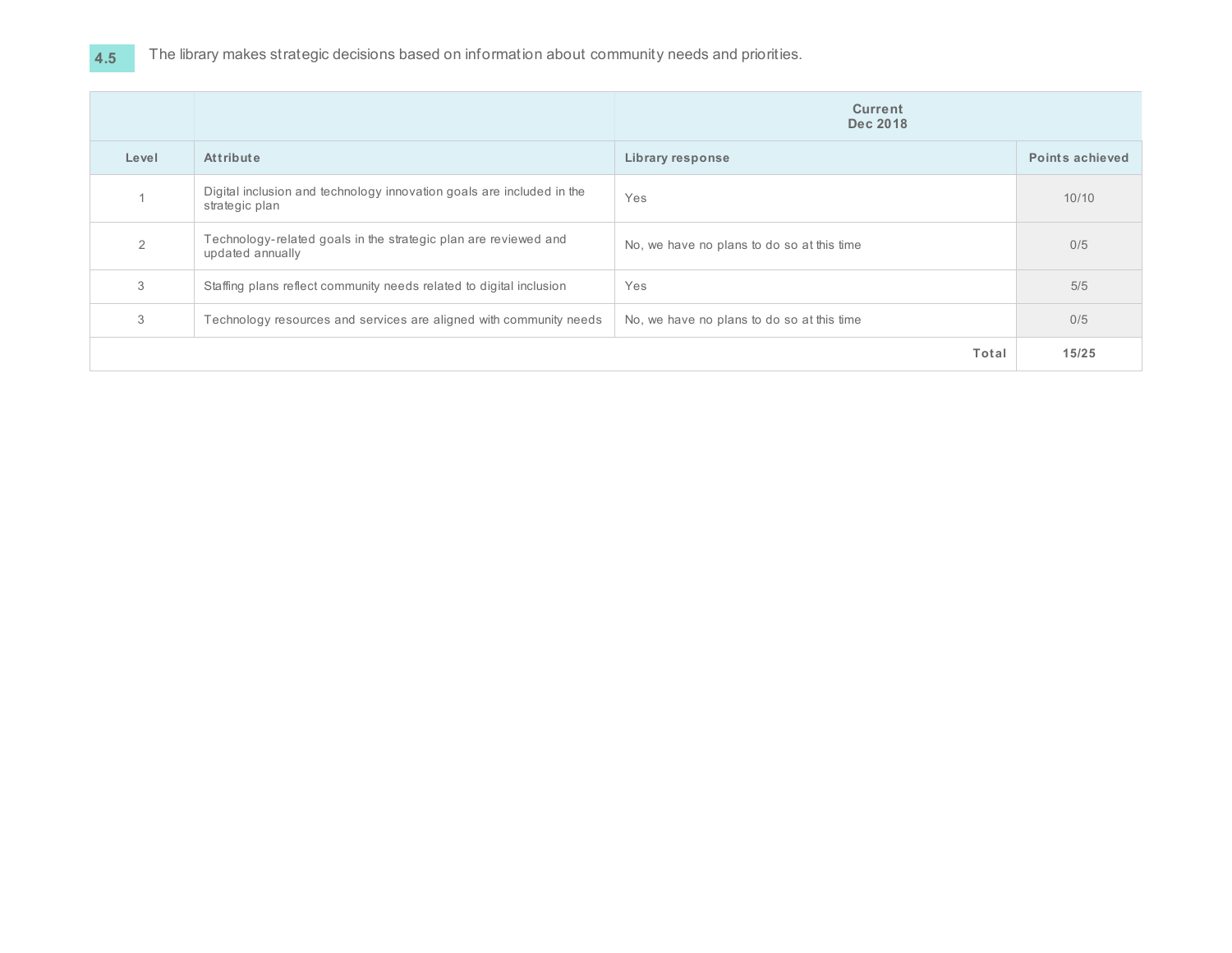Libraries build strategic relationships with community partners to maximize public access technology resources and services provided to the **community**

**5.1** The library develops and maintains partnerships that amplify the library's reach, avoid duplication of effort, aid the library in planning or advocacy, or are otherwise mutually beneficial.

|         |                                                                                                                                                                                                                               | Current<br>Dec 2018                        |                 |
|---------|-------------------------------------------------------------------------------------------------------------------------------------------------------------------------------------------------------------------------------|--------------------------------------------|-----------------|
| Level   | Attribute                                                                                                                                                                                                                     | Library response                           | Points achieved |
|         | The library has strategies for strengthening existing partnerships and<br>developing new partnerships to advance digital inclusion and<br>innovation goals                                                                    | No, we have no plans to do so at this time | 0/10            |
|         | The library engages in resource-sharing partnerships benefitting the<br>library (with expertise, in-kind contributions, programming, or<br>workspace) with some/all of the following:<br>A workforce development organization | Yes                                        |                 |
| $2 - 3$ | A local government or social service organization                                                                                                                                                                             | No, we have no plans to do so at this time | 5/10            |
|         | An educational organization (K-12, community college, university)                                                                                                                                                             | No, we have no plans to do so at this time |                 |
|         | A local health & wellness organization, hospital, or other healthcare<br>provider                                                                                                                                             | No, we have no plans to do so at this time |                 |
| 3       | Devices or space are loaned to community organizations for<br>technology-related training classes in the library                                                                                                              | No, we have no plans to do so at this time | 0/10            |
| 3       | Mobile training equipment is maintained to support library-sponsored<br>technology training located in partner facilities                                                                                                     | No, we have no plans to do so at this time | 0/5             |
| 3       | The library collaborates on grant or other funding opportunities with a<br>community organization                                                                                                                             | Yes                                        | 10/10           |
|         |                                                                                                                                                                                                                               | Total                                      | 15/45           |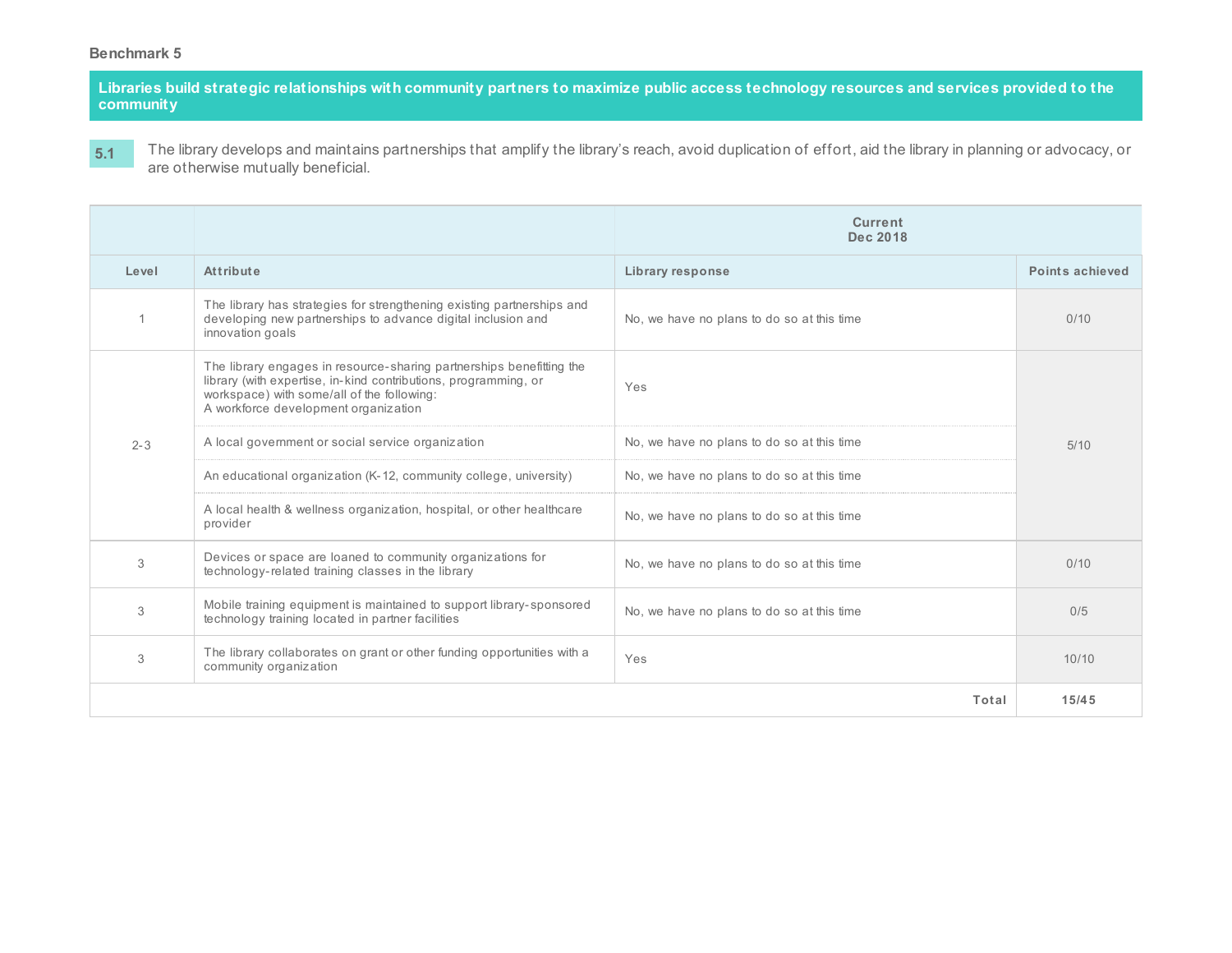|       |                                                                                                                                                                                  | <b>Current</b><br>Dec 2018                 |                 |
|-------|----------------------------------------------------------------------------------------------------------------------------------------------------------------------------------|--------------------------------------------|-----------------|
| Level | <b>Attribute</b>                                                                                                                                                                 | <b>Library response</b>                    | Points achieved |
|       | A list of community organizations is maintained to help distribute<br>materials about library technology services                                                                | No, we have no plans to do so at this time | 0/10            |
|       | A list of community organizations that offer technology services and<br>resources is maintained to easily refer community members in the<br>event additional services are needed | Yes                                        | 10/10           |
| 2     | The library tracks emerging technology trends and applications in the<br>community (e.g., new eGovernment portals, community technology<br>centers, technology programs, etc.)   | No, we have no plans to do so at this time | 0/5             |
| 3     | The library maintains a plan to provide technology services to the<br>community in the event of a disaster or other emergency                                                    | No, we have no plans to do so at this time | 0/5             |
|       |                                                                                                                                                                                  | Total                                      | 10/30           |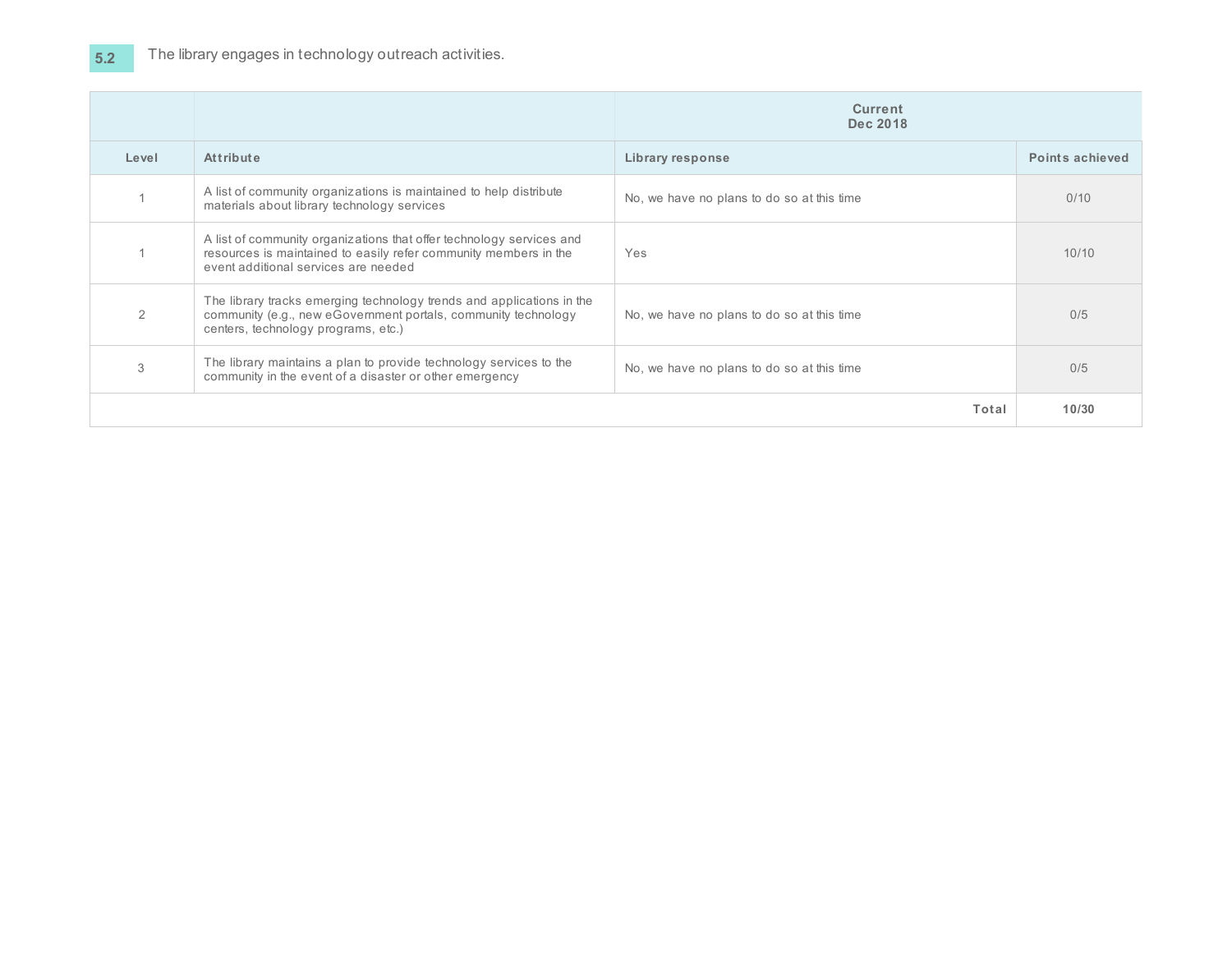Libraries support continuous improvement in public access technology services by sharing expertise & best practices with other digital **inclusion organizations**

**6.1**

The library participates in a community of practice and shares public access technology knowledge, resources, and other tools.

|              |                                                                                                                                                                                                                                  | Current<br>Dec 2018                        |                 |
|--------------|----------------------------------------------------------------------------------------------------------------------------------------------------------------------------------------------------------------------------------|--------------------------------------------|-----------------|
| Level        | Attribute                                                                                                                                                                                                                        | Library response                           | Points achieved |
| $\mathbf{1}$ | Existing resources are used to help improve library technology<br>management and public services (e.g., TechSoup, WebJunction,<br>Edge)                                                                                          | Yes                                        | 10/10           |
| $\mathbf{1}$ | The library participates in peer learning through technology programs<br>sponsored by a state library, consortium, library association, or other<br>organization                                                                 | Yes                                        | 10/10           |
| $2 - 3$      | Training resources and curricula are shared with other libraries or<br>community-based organizations                                                                                                                             | Yes                                        | 10/10           |
|              | Network management policies and practices are shared with other<br>libraries or community-based organizations                                                                                                                    | No, we have no plans to do so at this time |                 |
| 3            | At least one technology-related presentation is made by library staff at<br>formal professional gatherings (in-services, conferences, webinars)<br>annually                                                                      | No, we have no plans to do so at this time | 0/5             |
| 3            | The library participates in or facilitates a technology mentorship<br>program that pairs library staff with more experienced or<br>knowledgeable mentors involved in managing library technology and<br>public technology access | No, we have no plans to do so at this time | 0/5             |
| 3            | The library has a collection of technology devices that it loans out for<br>staff development and programming purposes                                                                                                           | No, we have no plans to do so at this time | 0/5             |
|              | The library hosts a dedicated development environment to allow library<br>staff to experiment with new applications and online environments                                                                                      | No, we have no plans to do so at this time |                 |
|              |                                                                                                                                                                                                                                  | Total                                      | 30/45           |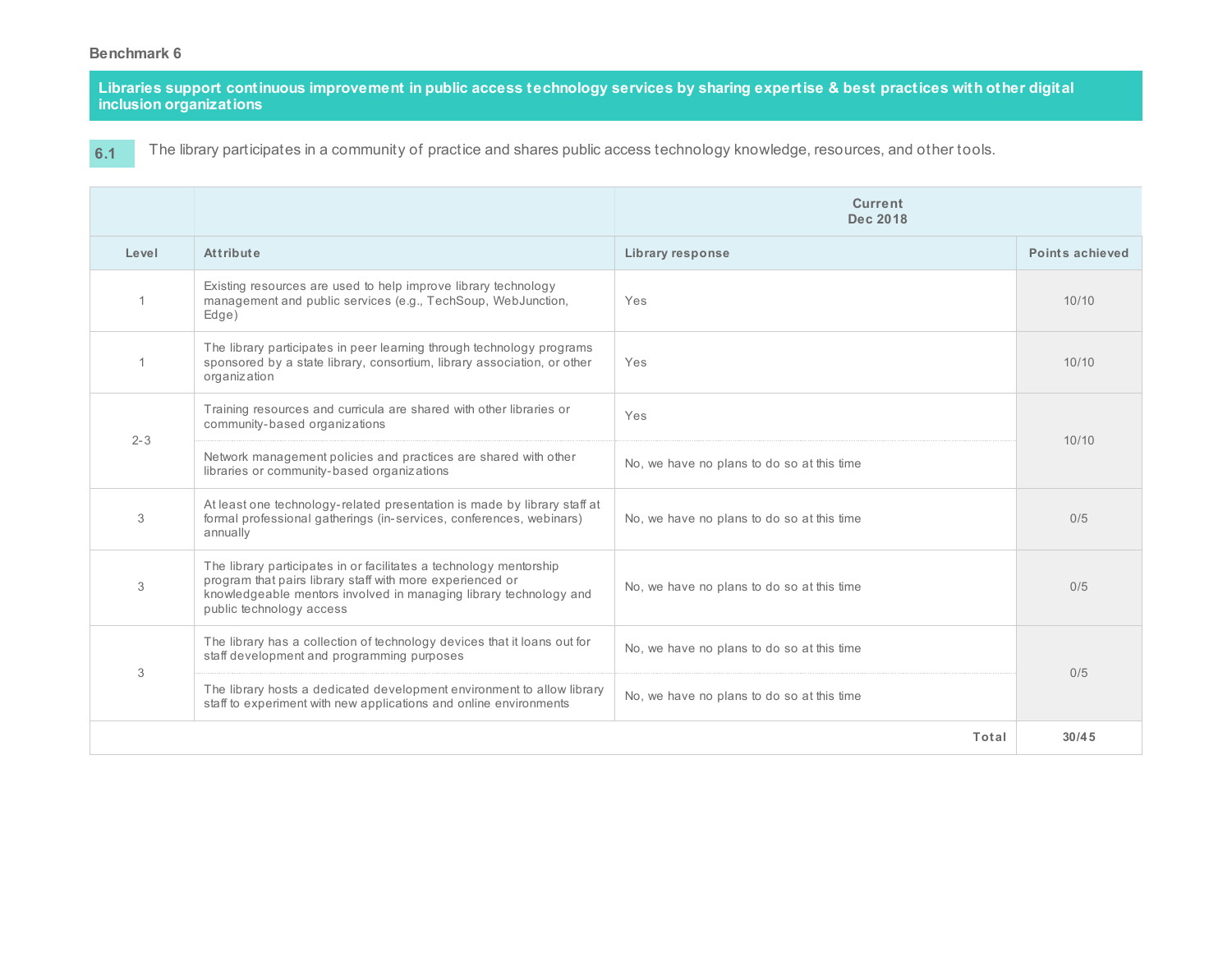## **6.2** The library conducts surveys to gather feedback about library technology.

|               |                                                                                                          | <b>Current</b><br>Dec 2018                 |                 |
|---------------|----------------------------------------------------------------------------------------------------------|--------------------------------------------|-----------------|
| Level         | <b>Attribute</b>                                                                                         | Library response                           | Points achieved |
|               | The following questions are included in an annual survey:<br>Patron satisfaction with library technology | No, we have no plans to do so at this time | 0/10            |
| $\mathcal{L}$ | Personal importance of library technology                                                                | No, we have no plans to do so at this time | 0/5             |
| 3             | Importance of library technology to others in the community                                              | No, we have no plans to do so at this time | 0/5             |
|               |                                                                                                          | Total                                      | 0/20            |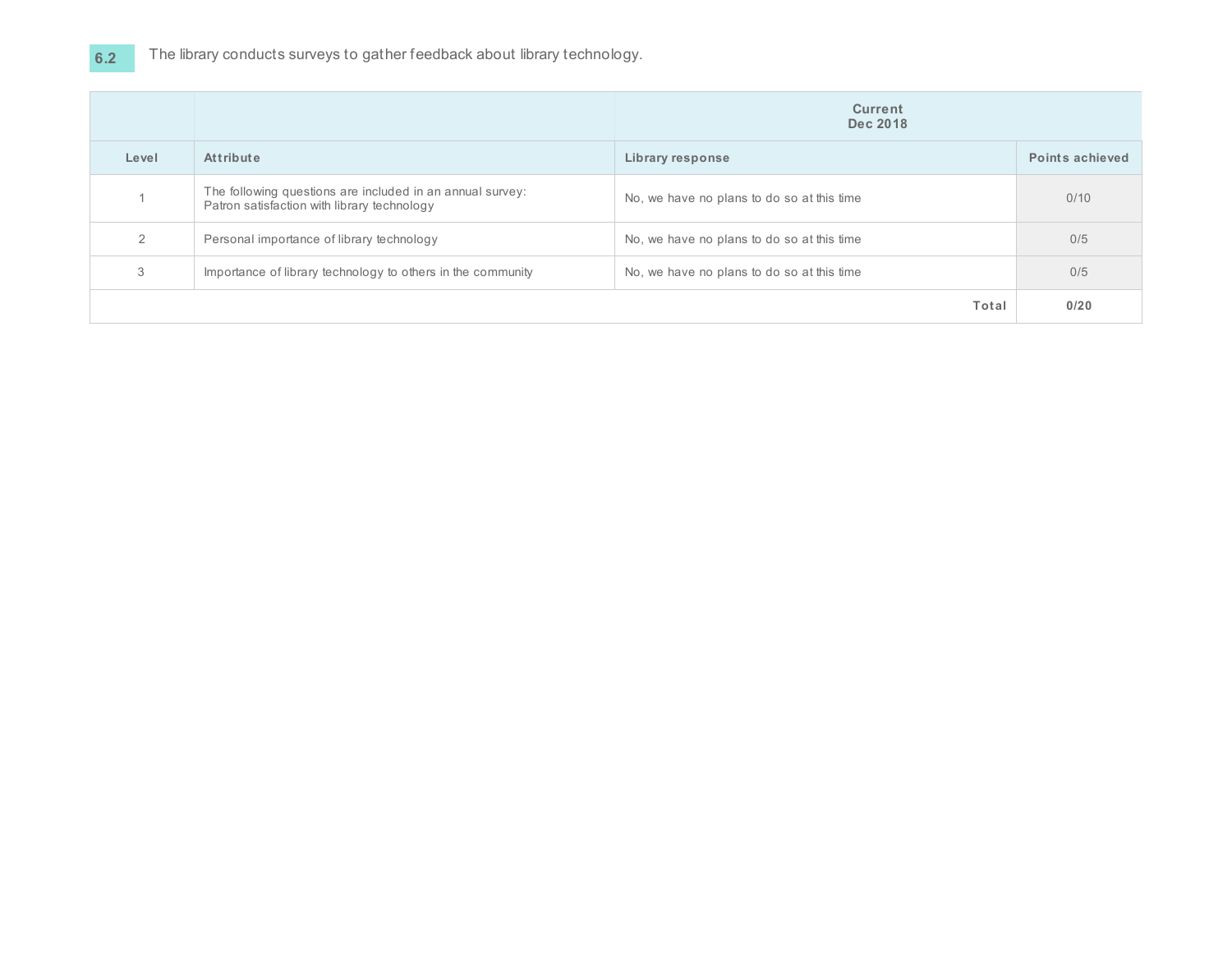## **Libraries integrate public access technology into planning and policies**

**7.1**

The library maintains technology and patron data management policies.

|                |                                                                                                                                                                                                                       | <b>Current</b><br>Dec 2018                 |                 |
|----------------|-----------------------------------------------------------------------------------------------------------------------------------------------------------------------------------------------------------------------|--------------------------------------------|-----------------|
| Level          | Attribute                                                                                                                                                                                                             | Library response                           | Points achieved |
|                | The library has a hardware replacement plan with a 3-5 year refresh<br>cycle                                                                                                                                          | No, we have no plans to do so at this time | 0/10            |
|                | The library has a software upgrade plan with a 3-5 year refresh cycle                                                                                                                                                 | No, we have no plans to do so at this time | 0/10            |
|                | Practices for updating to current versions of Internet browsers, web<br>applications, and plug-ins (e.g., Java, PDF, Flash, Shockwave,<br>Windows Media Player) are included in a technology management<br>plan       | No, we have no plans to do so at this time | 0/10            |
|                | Practices to ensure the security of patron data, including at least<br>clearing online session data from public computers and procedures for<br>handling sensitive information, are included in a patron privacy plan | Yes                                        | 10/10           |
| $\overline{2}$ | Network security practices for timely application of updates and<br>patches are included in a technology management plan                                                                                              | Yes                                        | 5/5             |
| 2              | Processes for system recovery are included in a technology<br>management plan to ensure continuity of services in the event of<br>catastrophic technology failure                                                     | Yes                                        | 5/5             |
|                |                                                                                                                                                                                                                       | Total                                      | 20/50           |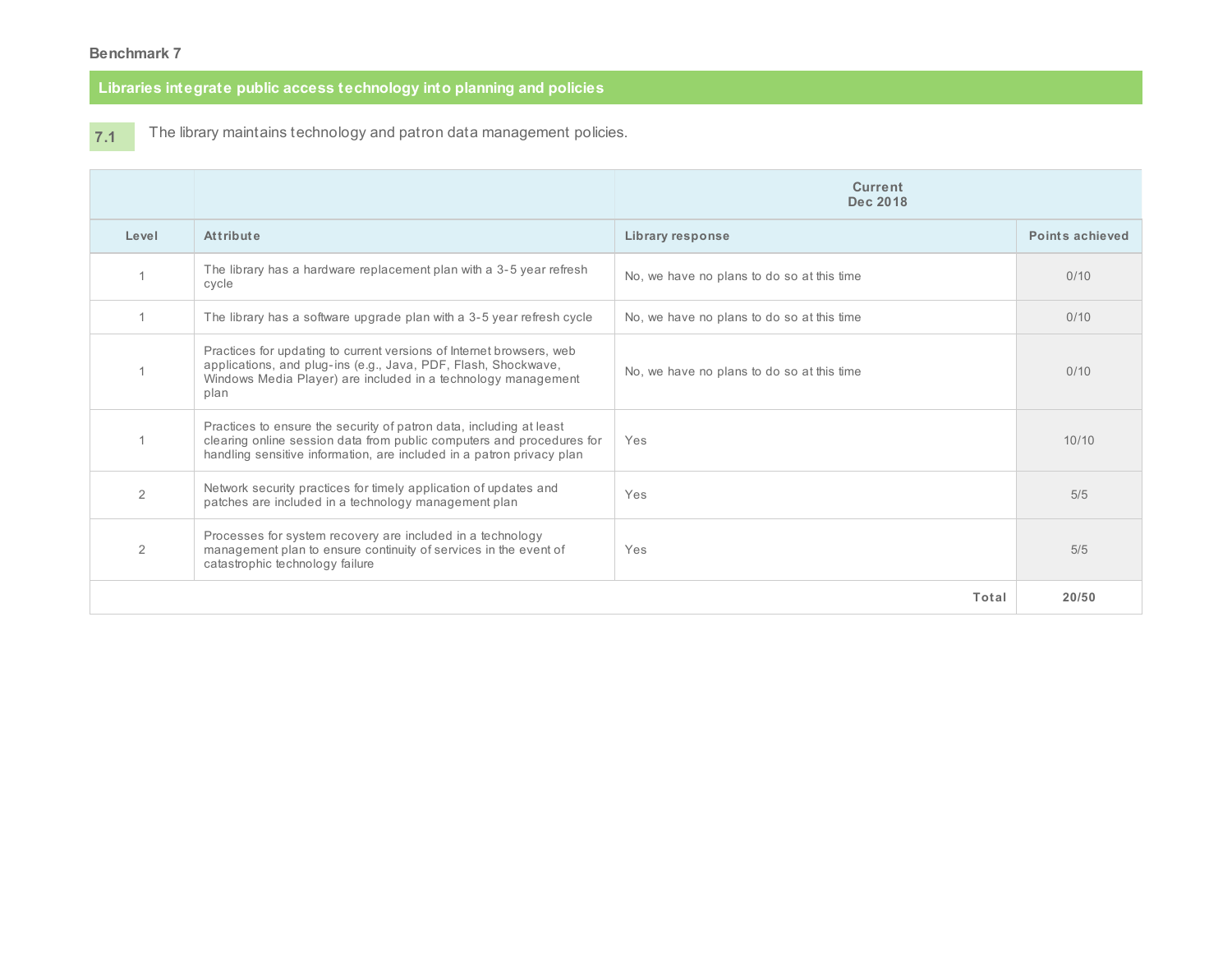## **Libraries have sufficient staff with technology expertise to help patrons achieve their goals**

**8.1** The library provides staff with work time to engage in technology related learning activities.

|                |                                                                                                                                                        | Current<br>Dec 2018                        |                        |
|----------------|--------------------------------------------------------------------------------------------------------------------------------------------------------|--------------------------------------------|------------------------|
| Level          | Attribute                                                                                                                                              | <b>Library response</b>                    | <b>Points achieved</b> |
|                | All public services staff are allowed work time to engage in technology-<br>related learning activities such as webinars, online tutorials, or classes | Yes                                        | 10/10                  |
|                | All public services staff are allowed work time for hands-on learning<br>with new devices, software, or other technology                               | Yes                                        | 10/10                  |
|                | All staff are provided the opportunity to attend annual training during<br>work time from experts in the following areas:<br>Workforce development     | Yes                                        |                        |
| $2 - 3$        | eGovernment                                                                                                                                            | Yes                                        | 5/5                    |
|                | Education                                                                                                                                              | Yes                                        |                        |
|                | Health & wellness                                                                                                                                      | Yes                                        |                        |
| $\overline{2}$ | Key staff are cross-trained to perform technology-related duties                                                                                       | Yes                                        | 5/5                    |
| 3              | Key staff are provided the opportunity to attend training in the creation<br>of digital content during work time                                       | No, we have no plans to do so at this time | 0/5                    |
| 3              | Key staff are provided the opportunity to attend training in instructional<br>design and techniques during work time                                   | Yes                                        | 5/5                    |
|                |                                                                                                                                                        | Total                                      | 35/40                  |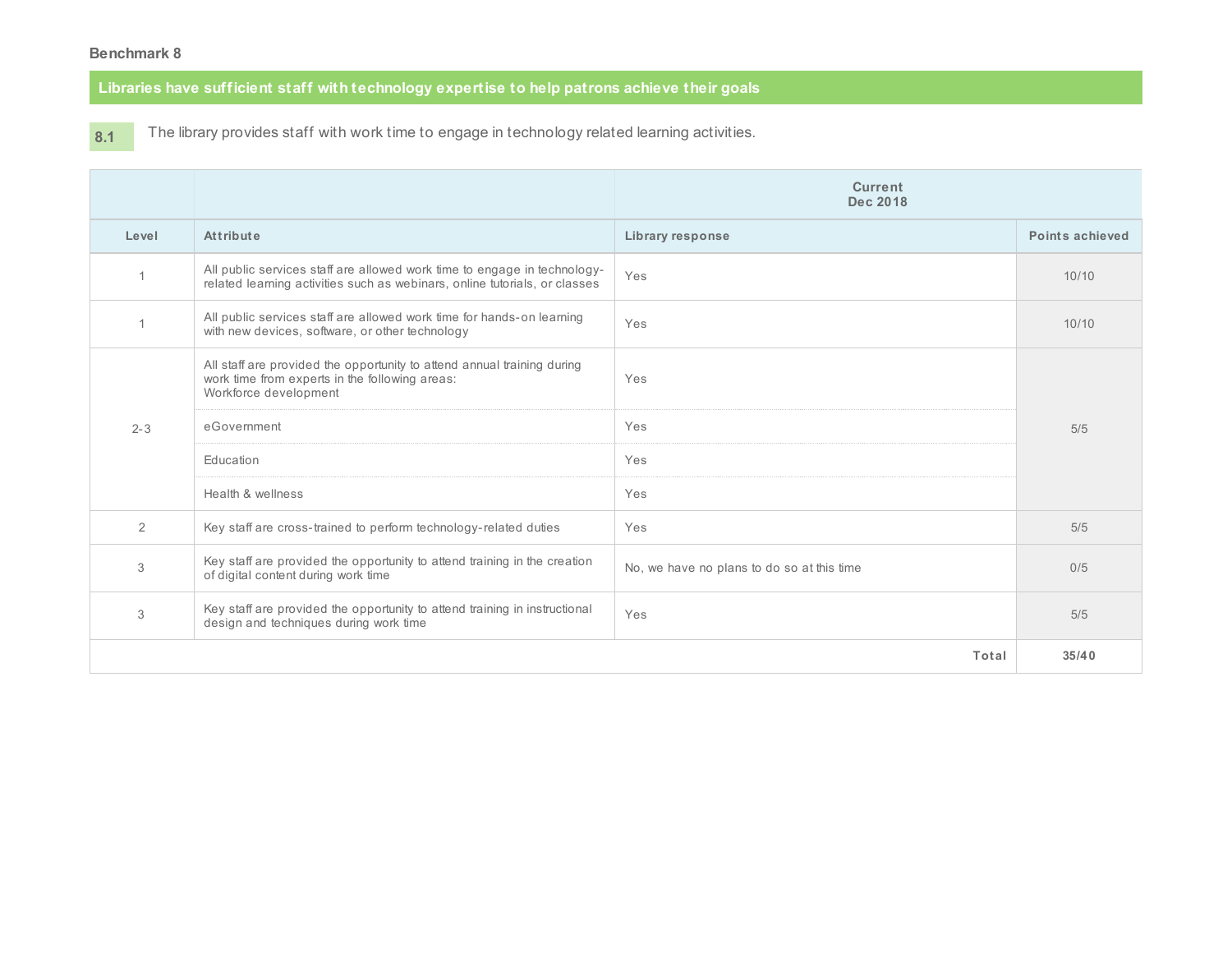Library staff assigned to assist patrons are responsible for maintaining technology competencies.

|       |                                                                                                    | <b>Current</b><br>Dec 2018 |                        |
|-------|----------------------------------------------------------------------------------------------------|----------------------------|------------------------|
| Level | Attribute                                                                                          | <b>Library response</b>    | <b>Points achieved</b> |
|       | Job descriptions for public services staff contain technology<br>competencies and responsibilities | Yes                        | 10/10                  |
| 2     | Annual evaluations for public services staff include review of<br>technology related performance   | Yes                        | 5/5                    |
| 3     | Annual goal setting for public services staff includes expectations for<br>technology performance  | Yes                        | 5/5                    |
| Total |                                                                                                    |                            | 20/20                  |

#### **8.3** Staff assigned to assist patrons are able to answer patrons' technology questions.

|       |                                                                                                                    | <b>Current</b><br>Dec 2018 |                        |
|-------|--------------------------------------------------------------------------------------------------------------------|----------------------------|------------------------|
| Level | <b>Attribute</b>                                                                                                   | Library response           | <b>Points achieved</b> |
|       | 100% of public services staff are able to assist patrons with basic<br>technology questions                        | Yes                        | 10/10                  |
|       | 25% of public services staff in each location are able to assist patrons<br>with intermediate technology questions | Yes                        | 5/5                    |
| 3     | 10% of public services staff in each location are able to assist patrons<br>with advanced technology questions     | Yes                        | 5/5                    |
| Total |                                                                                                                    |                            | 20/20                  |

**8.2**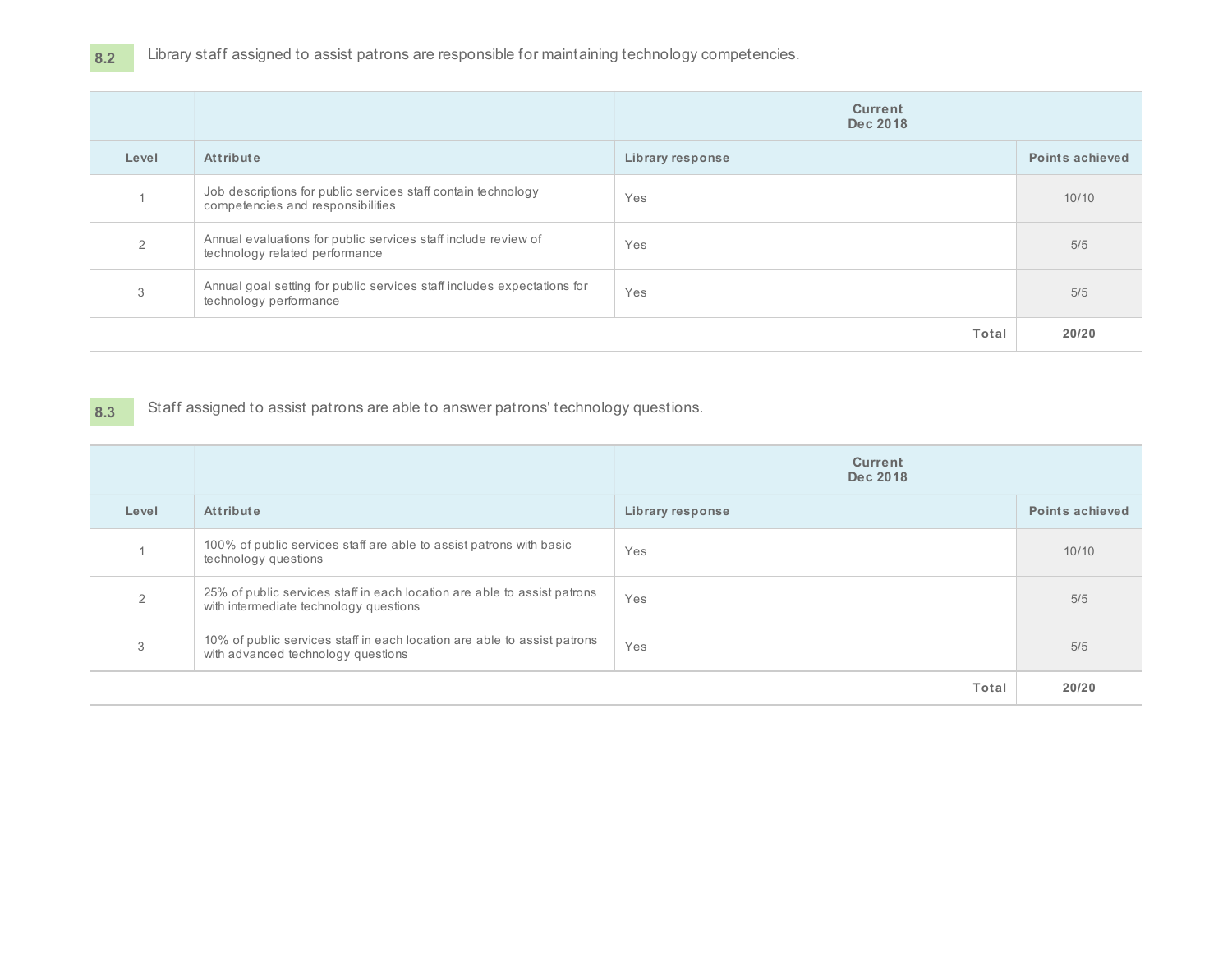**Libraries have sufficient devices and bandwidth to accommodate user demand**

**9.1**

The library has a sufficient number of device hours available on a per capita basis.

|         |                                   | <b>Current</b><br><b>Dec 2018</b> |                 |  |  |
|---------|-----------------------------------|-----------------------------------|-----------------|--|--|
| Level   | <b>Attribute</b>                  | <b>Library response</b>           | Points achieved |  |  |
| $1 - 3$ | Device hours available per capita | 7.43 device hours per capita      | 30/30           |  |  |
|         |                                   | Total                             | 30/30           |  |  |

**9.2** The library meets or exceeds the minimum bandwidth capacity necessary to support public user demand.

|         |                    | <b>Current</b><br><b>Dec 2018</b> |                 |  |
|---------|--------------------|-----------------------------------|-----------------|--|
| Level   | Attribute          | <b>Library response</b>           | Points achieved |  |
| $1 - 3$ | Bandwidth capacity | Level 0                           | 0/30            |  |
|         |                    | Total                             | 0/30            |  |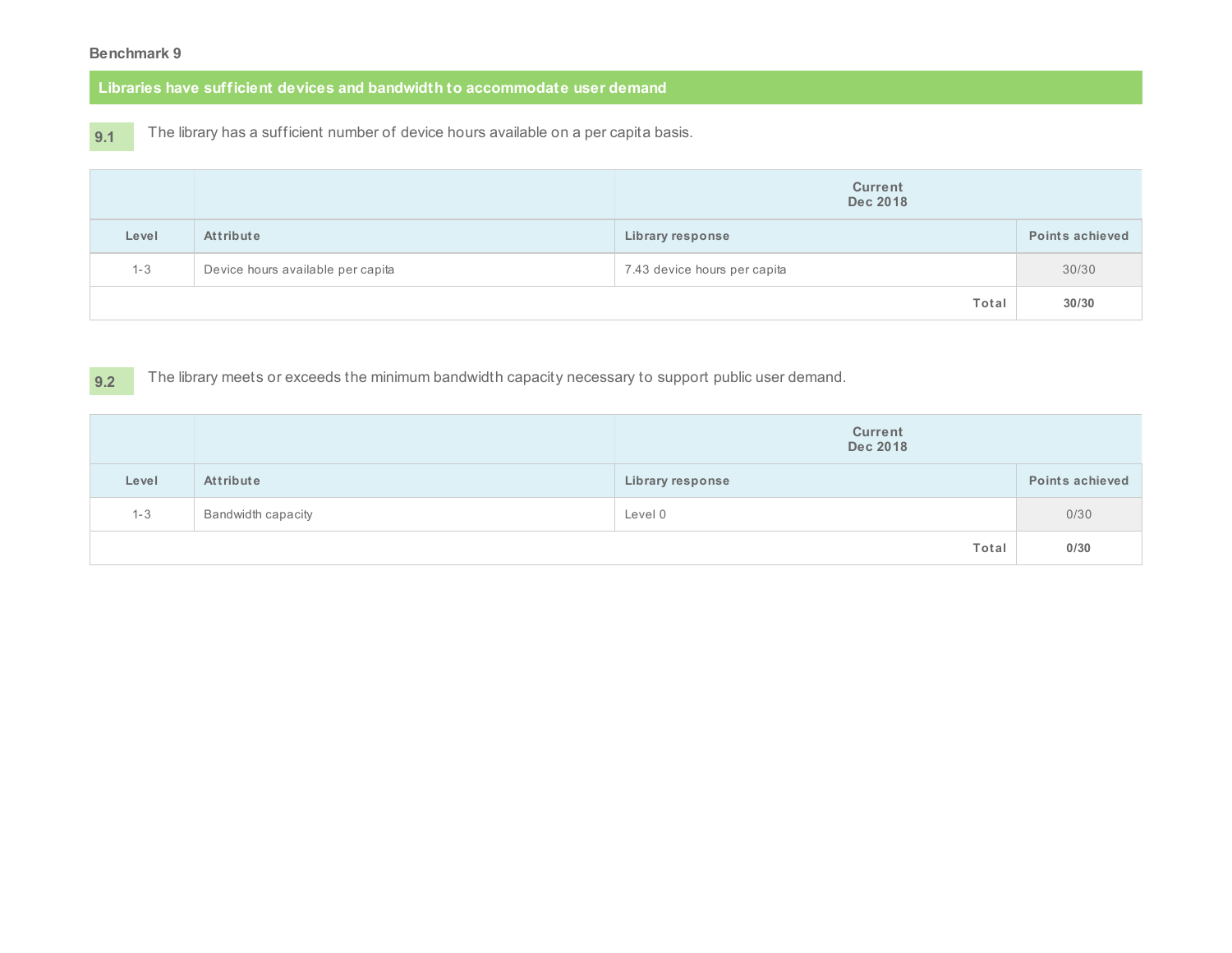|         |                                                                                                               | <b>Current</b><br>Dec 2018                 |                 |  |  |
|---------|---------------------------------------------------------------------------------------------------------------|--------------------------------------------|-----------------|--|--|
| Level   | <b>Attribute</b>                                                                                              | Library response                           | Points achieved |  |  |
|         | Library has session management software                                                                       | No, we have no plans to do so at this time | 0/5             |  |  |
|         | Library staff are empowered to extend public access sessions                                                  | Yes                                        | 10/10           |  |  |
|         | The wireless network signal extends to all public areas of the library at<br>all locations                    | Yes                                        | 10/10           |  |  |
| $2 - 3$ | Some public access terminals are designated with extended session<br>periods                                  | Yes                                        | 5/5             |  |  |
|         | Internet-enabled devices with extended session periods are loaned<br>within the library                       | Yes                                        |                 |  |  |
| 3       | Internet-enabled devices are loaned for use outside the library<br>No, we have no plans to do so at this time |                                            | 0/5             |  |  |
|         |                                                                                                               | Total                                      | 25/35           |  |  |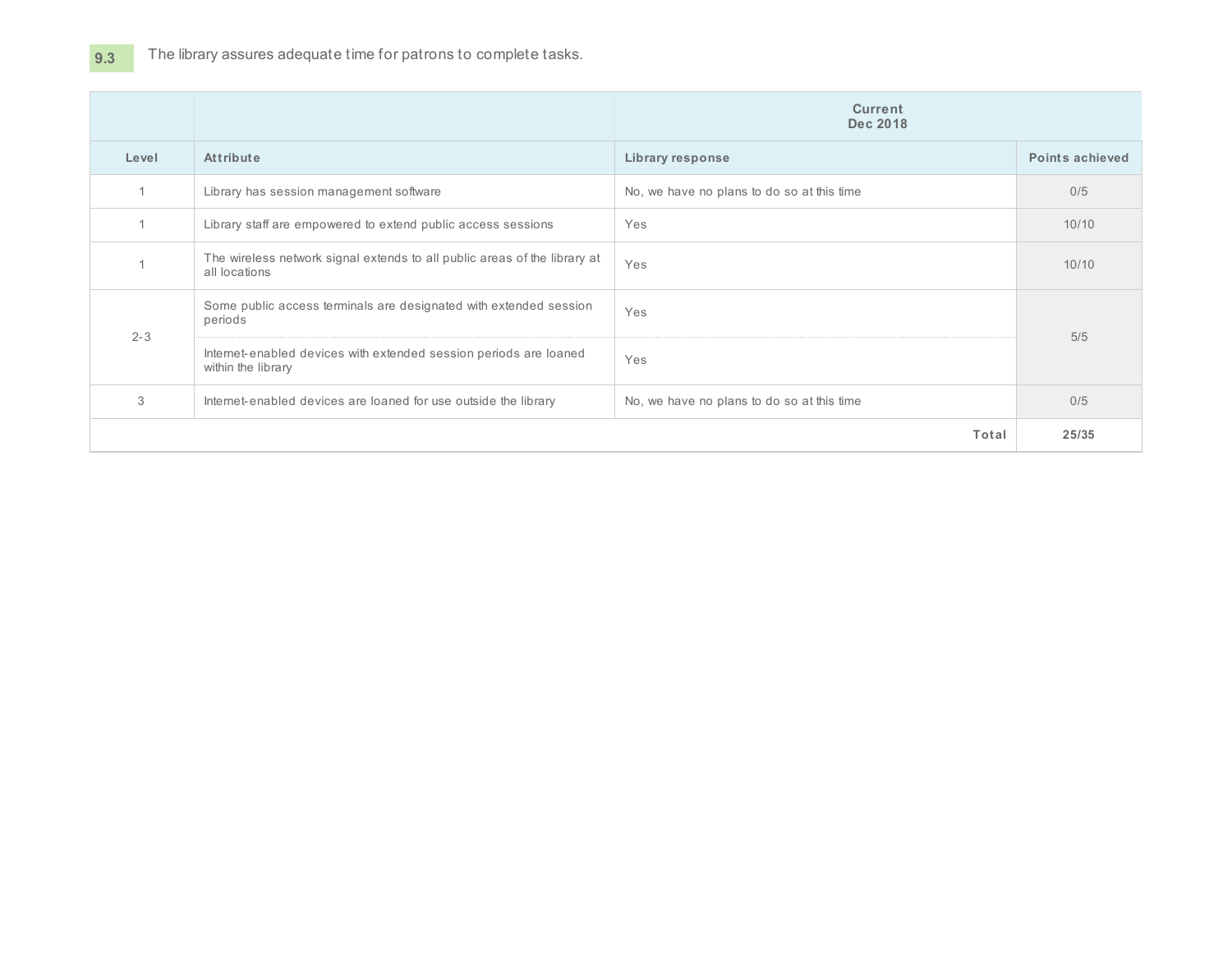|                                          |                                                                                                                                                                                 | <b>Current</b><br>Dec 2018                 |                 |  |
|------------------------------------------|---------------------------------------------------------------------------------------------------------------------------------------------------------------------------------|--------------------------------------------|-----------------|--|
| Level                                    | Attribute                                                                                                                                                                       | <b>Library response</b>                    | Points achieved |  |
| $\mathbf{1}$                             | Headphones are available to loan to patrons                                                                                                                                     | No, we have no plans to do so at this time | 0/10            |  |
|                                          | Patron needs for privacy while conducting sensitive transactions are<br>accommodated through at least one of the following:<br>Installing privacy screens for computer monitors | No, we have no plans to do so at this time |                 |  |
| $1 - 3$                                  | Placing computer monitors so they can't be viewed by other patrons                                                                                                              | No, would like to but cannot at this time  | 5/5             |  |
|                                          | Installing partitions between workstations                                                                                                                                      | Yes                                        |                 |  |
| Having public computers in private rooms |                                                                                                                                                                                 | No, would like to but cannot at this time  |                 |  |
| $\overline{2}$                           | Patrons are able to scan documents into digital formats                                                                                                                         | Yes                                        | 5/5             |  |
| $\overline{2}$                           | Wireless-enabled printers are available for patron owned devices                                                                                                                | No, we have no plans to do so at this time | 0/5             |  |
| 3                                        | Video conferencing equipment is available for public use                                                                                                                        | Yes                                        | 5/5             |  |
| 3                                        | Presentation equipment (e.g., projector, microphone, etc.) is available<br>for public use                                                                                       | No, we have no plans to do so at this time | 0/5             |  |
| 3                                        | Multimedia production equipment (e.g. digital cameras, audio<br>recorders, video cameras) is available for public use                                                           | No, we have no plans to do so at this time | 0/5             |  |
|                                          |                                                                                                                                                                                 | Total                                      | 15/40           |  |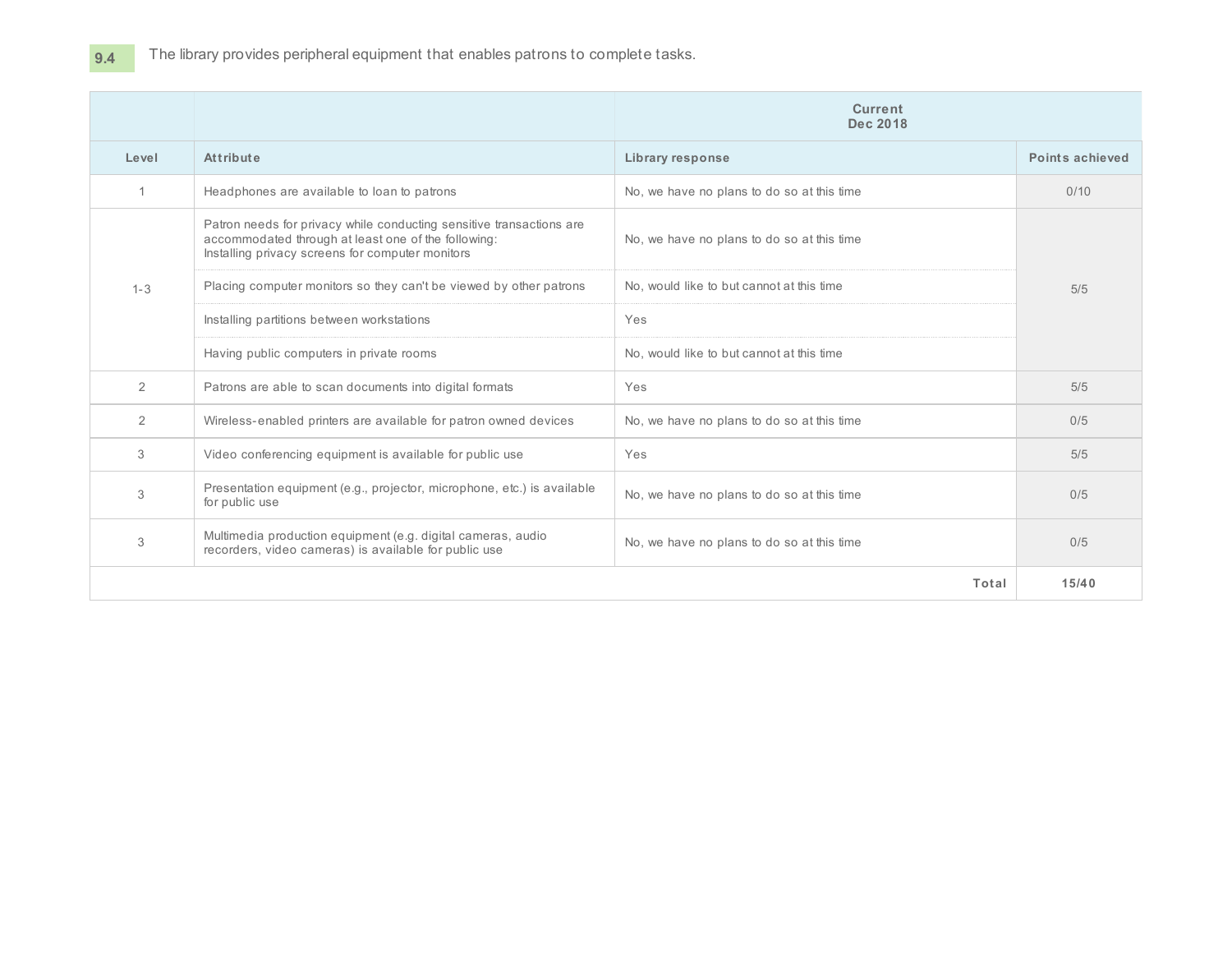## **Libraries manage their technology resources to maximize quality**

#### **10.1** The library actively manages Internet connectivity.

|       |                                                                                                                                                                                               | Current<br>Dec 2018                        |                 |  |  |  |
|-------|-----------------------------------------------------------------------------------------------------------------------------------------------------------------------------------------------|--------------------------------------------|-----------------|--|--|--|
| Level | Attribute                                                                                                                                                                                     | Library response                           | Points achieved |  |  |  |
|       | The library knows the maximum available bandwidth speed available<br>at each location                                                                                                         | Yes                                        | 5/5             |  |  |  |
|       | Speed tests are performed on public computers to compare advertised<br>and actual bandwidth speed                                                                                             | Yes                                        |                 |  |  |  |
|       | Alerts about connectivity problems are received in real time                                                                                                                                  | No, we have no plans to do so at this time | 0/5             |  |  |  |
| 2     | Connectivity (up/down/ping) is continuously monitored at the network<br>level for all locations                                                                                               | No, we have no plans to do so at this time | 0/5             |  |  |  |
| 2     | Network traffic is monitored by packet type and volume                                                                                                                                        | No, we have no plans to do so at this time | 0/5             |  |  |  |
| 3     | Library allocates bandwidth for library staff functions and public Internet<br>access through separate data circuits or through hardware/software<br>mechanisms to prioritize network traffic | No, we have no plans to do so at this time | 0/5             |  |  |  |
| 3     | Network bandwidth is shaped for quality of service                                                                                                                                            | No, we have no plans to do so at this time | 0/5             |  |  |  |
|       |                                                                                                                                                                                               | Total                                      | 10/35           |  |  |  |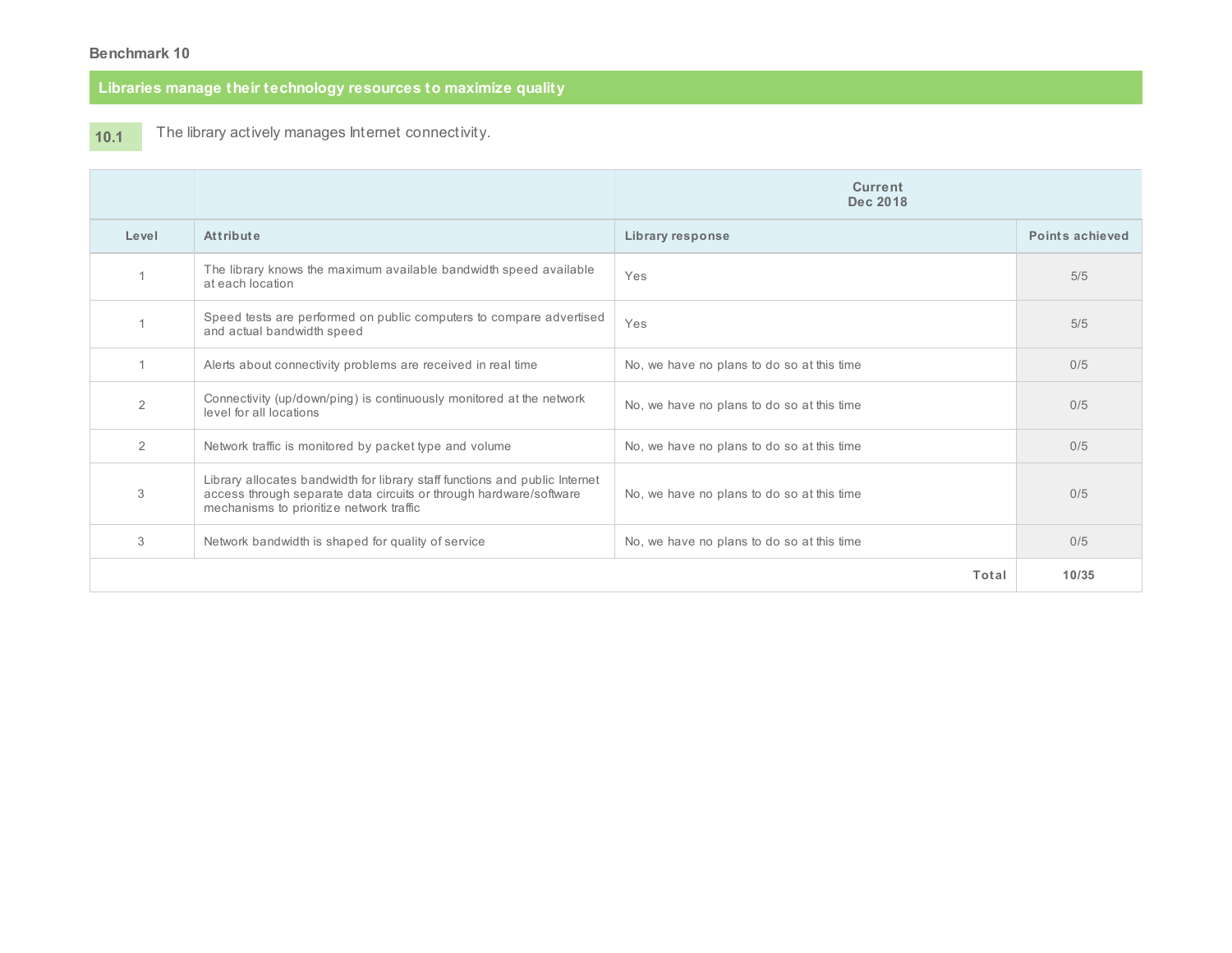|                |                                                                                                                                                             | <b>Current</b><br>Dec 2018                 |                 |  |  |
|----------------|-------------------------------------------------------------------------------------------------------------------------------------------------------------|--------------------------------------------|-----------------|--|--|
| Level          | Attribute                                                                                                                                                   | <b>Library response</b>                    | Points achieved |  |  |
|                | Library staff have access to a troubleshooting guide for network<br>devices and peripherals, including call numbers and service provider<br>information     | Yes                                        | 5/5             |  |  |
|                | A lockdown software program (e.g. Deepfreeze) is installed on public<br>computers                                                                           | No, we have no plans to do so at this time | 0/5             |  |  |
|                | The library uses a master image deployment and recovery (e.g.<br>Clonezilla, Ghost) system for public computers                                             | No, we have no plans to do so at this time | 0/5             |  |  |
| $\overline{2}$ | Cold spares are available to switch out downed devices with fresh<br>hardware within a business day                                                         | No, we have no plans to do so at this time | 0/5             |  |  |
| 2              | The library has access to personnel with sufficient IT expertise to<br>maintain the library's network and public technology systems                         | Yes                                        | 5/5             |  |  |
| 3              | The library has at least one staff member located onsite with sufficient<br>IT expertise to maintain the library's network and public technology<br>systems | No, we have no plans to do so at this time | 0/5             |  |  |
|                |                                                                                                                                                             | Total                                      | 10/30           |  |  |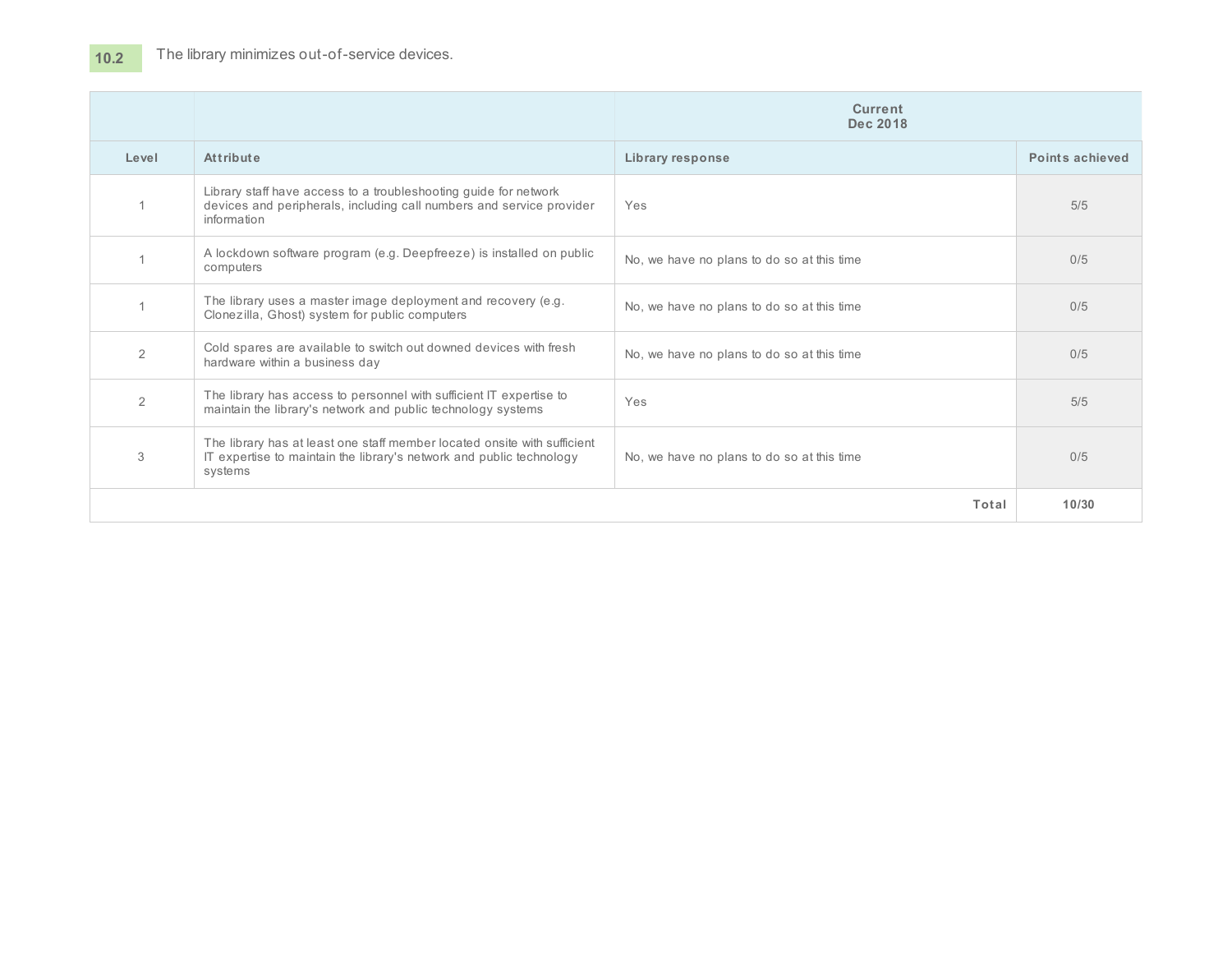## 10.3 The library tracks key measures about public technology services for planning purposes.

|       |                                                                                                                                                               | <b>Current</b><br>Dec 2018                 |                 |  |
|-------|---------------------------------------------------------------------------------------------------------------------------------------------------------------|--------------------------------------------|-----------------|--|
| Level | Attribute                                                                                                                                                     | Library response                           | Points achieved |  |
|       | The following metrics are tracked on an on-going basis:<br>No, we have no plans to do so at this time<br>Number of hours public devices are in use by patrons |                                            | 0/5             |  |
|       | Number of attendees in technology classes                                                                                                                     | No, we have no plans to do so at this time | 0/5             |  |
|       | Average wait times for public devices                                                                                                                         | No, we have no plans to do so at this time | 0/5             |  |
| 2     | Number of wireless sessions                                                                                                                                   | No, we have no plans to do so at this time |                 |  |
| 3     | Number of requests for one-on-one technology help<br>No, we have no plans to do so at this time                                                               |                                            | 0/5             |  |
|       |                                                                                                                                                               | Total                                      | 0/25            |  |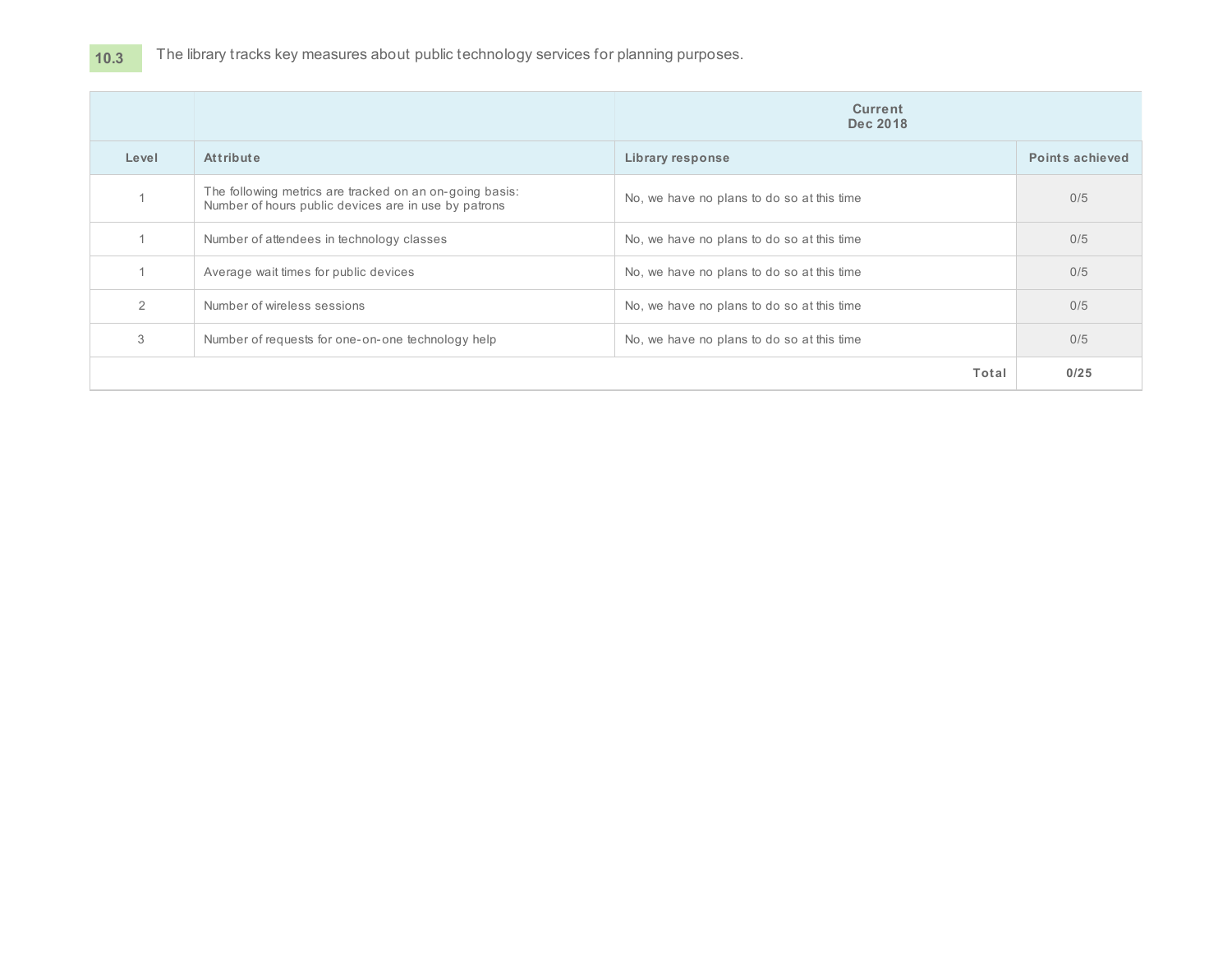## **Libraries ensure participation in digital technology for people with disabilities**

#### **11.1** The library accommodates users with disabilities.

|       |                                                                                                                                                                                                                                                                 | <b>Current</b><br>Dec 2018                 |                 |  |  |
|-------|-----------------------------------------------------------------------------------------------------------------------------------------------------------------------------------------------------------------------------------------------------------------|--------------------------------------------|-----------------|--|--|
| Level | Attribute                                                                                                                                                                                                                                                       | Library response                           | Points achieved |  |  |
|       | At least one public terminal with assistive technology that enable use<br>by persons with visual impairments (e.g., screen readers,<br>magnification, high contrast keyboards and displays) is available at all<br>locations                                    | No, we have no plans to do so at this time | 0/10            |  |  |
|       | At least one public terminal that can be converted with assistive<br>technology to facilitate usage by people with motor and dexterity<br>impairments (e.g., touch screens, trackballs, switches, voice-<br>recognition software) is available at all locations | 0/5                                        |                 |  |  |
|       | The library has at least one workstation in each location that can<br>accommodate a wheelchair or mobility vehicle                                                                                                                                              | Yes                                        | 10/10           |  |  |
| 2     | The library website is compliant with World Wide Web Consortium<br>(W3C) disability standards as evidenced by the use of an online<br>validation service                                                                                                        | No, we have no plans to do so at this time | 0/5             |  |  |
| 3     | Specific accessibility goals are included in the strategic plan                                                                                                                                                                                                 | No, we have no plans to do so at this time | 0/5             |  |  |
| 3     | Staff are provided with training at least annually for recognizing and<br>No, we have no plans to do so at this time<br>serving patrons with disabilities                                                                                                       |                                            | 0/5             |  |  |
|       |                                                                                                                                                                                                                                                                 | Total                                      | 10/40           |  |  |